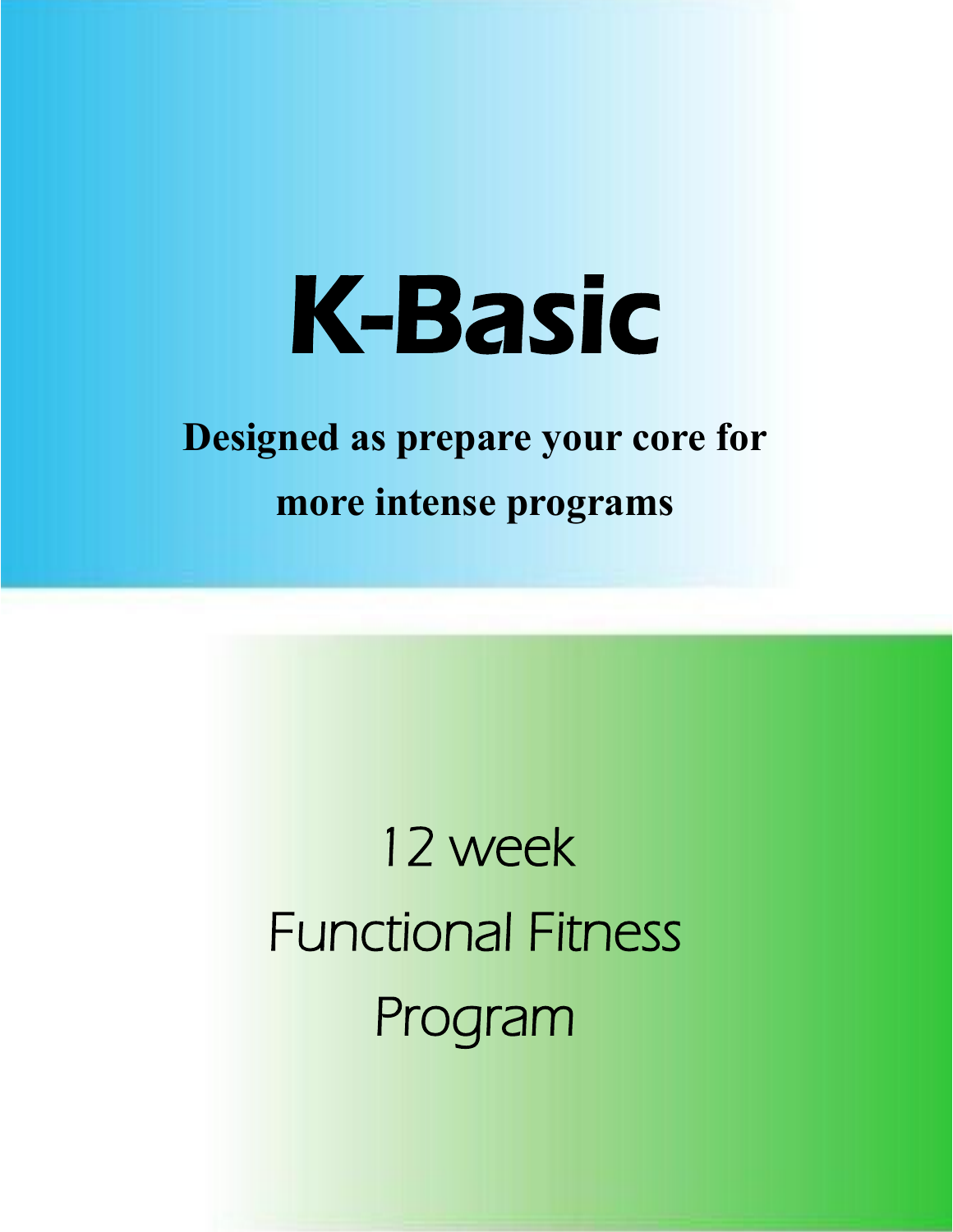### Why K-Basic?

[KemmeFitness.com p](http://kemmefitness.com/)rovides hundreds of workouts. For ease of use, I had created [K-Fit,](http://kemmefitness.com/resources/k-fit) a 12 week program to get you started. However, there are those of us who haven't worked out in a while or are overweight. K-Basic was created to strengthen your core and prepare you for more intense programs.

### The K-Basic Schedule

K-Basic has both a 3-day and then later a 4-day a week workout schedule. You can choose what days you exercise. However, because Kemme Fitness workouts are intense, you should not exercise more than 3 days in a row. In other words, make sure you have a rest day or two somewhere in the middle of your workout week. Below are some sample schedules for the 4-days a week.



|          | <b>Mon</b> exercise | Mon rest |              |     | Mon exercise         |
|----------|---------------------|----------|--------------|-----|----------------------|
|          | Tues exercise       |          | Tue exercise |     | <b>Tues</b> exercise |
| Wed rest |                     | Wed rest |              |     | <b>Wed</b> exercise  |
| Thu      | exercise            | Thu      | exercise     | Thu | rest                 |
| Fri      | exercise            | Fri      | rest         | Fri | exercise             |
| Sat      | rest                | Sat      | exercise     | Sat | rest                 |
| Sun      | rest                | Sun      | exercise     | Sun | rest                 |

### Required Equipment

Physioballs (AKA Swiss ball, stability ball) can be bought on sale. They are fitted for height by sitting on the ball with your feet on the floor and having your thighs parallel to the ground.



Unlike other 12 week programs at **Kemme Fitness**, K-Basic only uses your bodyweight and a Physioball.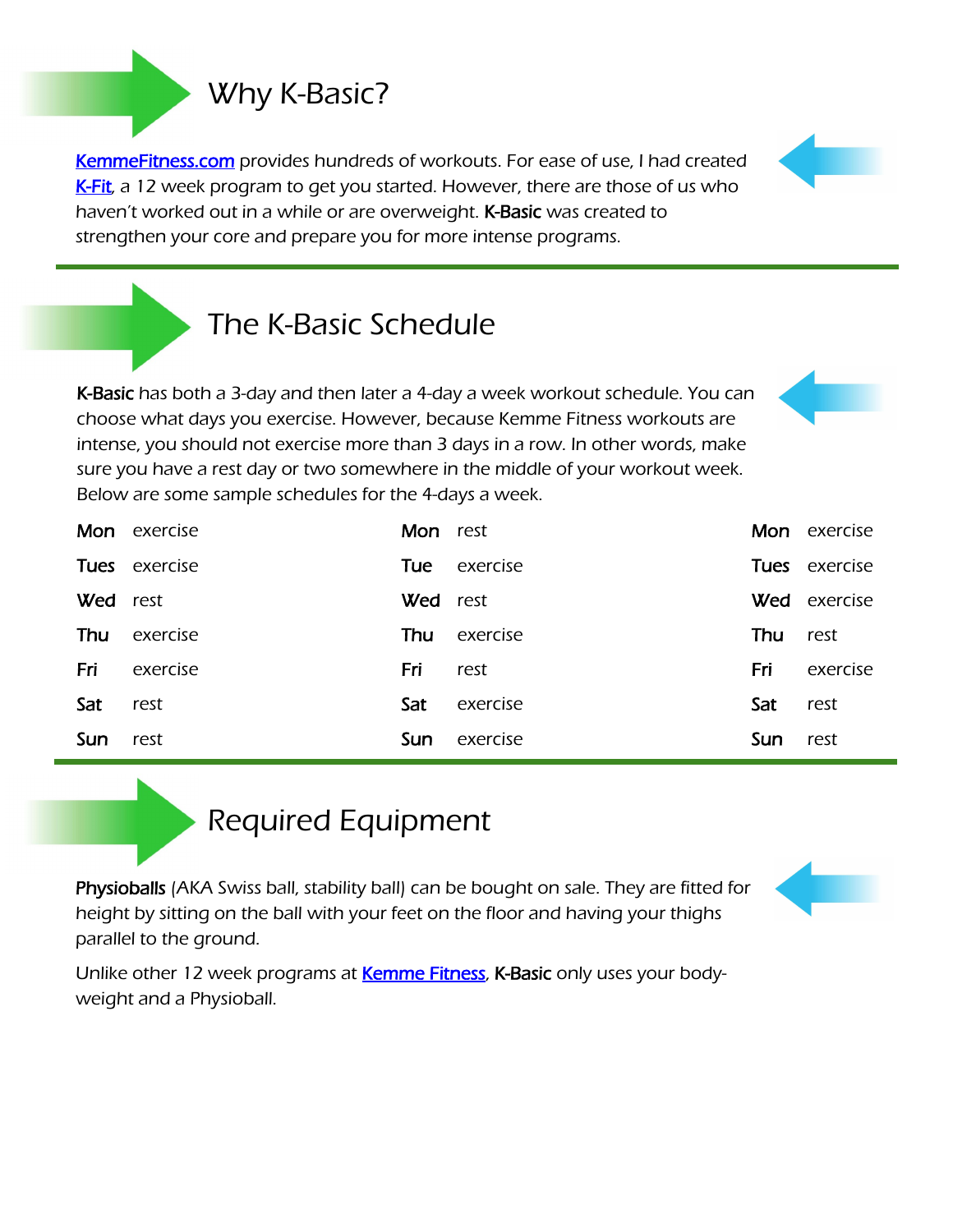### Decoding The Workouts

Circuits—you will complete all of a circuit before moving onto the next circuit if there are more than one (some workouts have 3 or 4 circuits). The bottom of the circuit will tell you the number of rounds for that circuit. Some will say X2 or X3, meaning you do the circuit a total of 2 or 3 times respectively before moving onto the following circuit.

Repetitions—These are usually listed in front of each exercise. Do all the repetitions of that exercise before moving down the list to the next exercise. Some circuits have the repetitions listed at the top for the exercises in the circuit. For example, you may see 21, 15, 9 reps or a combination similar to that. In that example you have to do all the exercises in the circuit 21 times before starting over and doing them all 15 times. After completing them 15 times, start over again and do 9 reps of each exercise.

Each Side—means that you have to do the prescribed number of repetitions for both sides of your body. For example, you may see 10—each side—Uneven Pushups. In that example, you will have to do 10 Uneven Push-ups with your left hand elevated, followed by 10 more Push-ups with your right hand elevated.

Exercises—Most of the exercises will have hyperlinks to video demonstrations in order for you to understand proper form. It may take a while to get over the learning curve, as there will be a great number of new and exciting exercises you have never done before.

### What To Do After The 12 Weeks

You could always repeat K-Basic, but personally I would be bored. If you also have a kettlebell, a medicine ball, and a pull-up bar, you can advance to **K-Fit.**, and then move onto **K-Challenge**.

I am confident that when you are done with this 12 week program, you will also be ready to pick and choose some of the pre-made beginner workouts off of [Kem](http://kemmefitness.com)[meFitness.com.](http://kemmefitness.com)

Simply go to the **Beginner** workout page and sift through some of the workouts listed. A select few workouts will require little or no equipment such as in K-Basic, while other workouts will require some homemade or gym equipment.



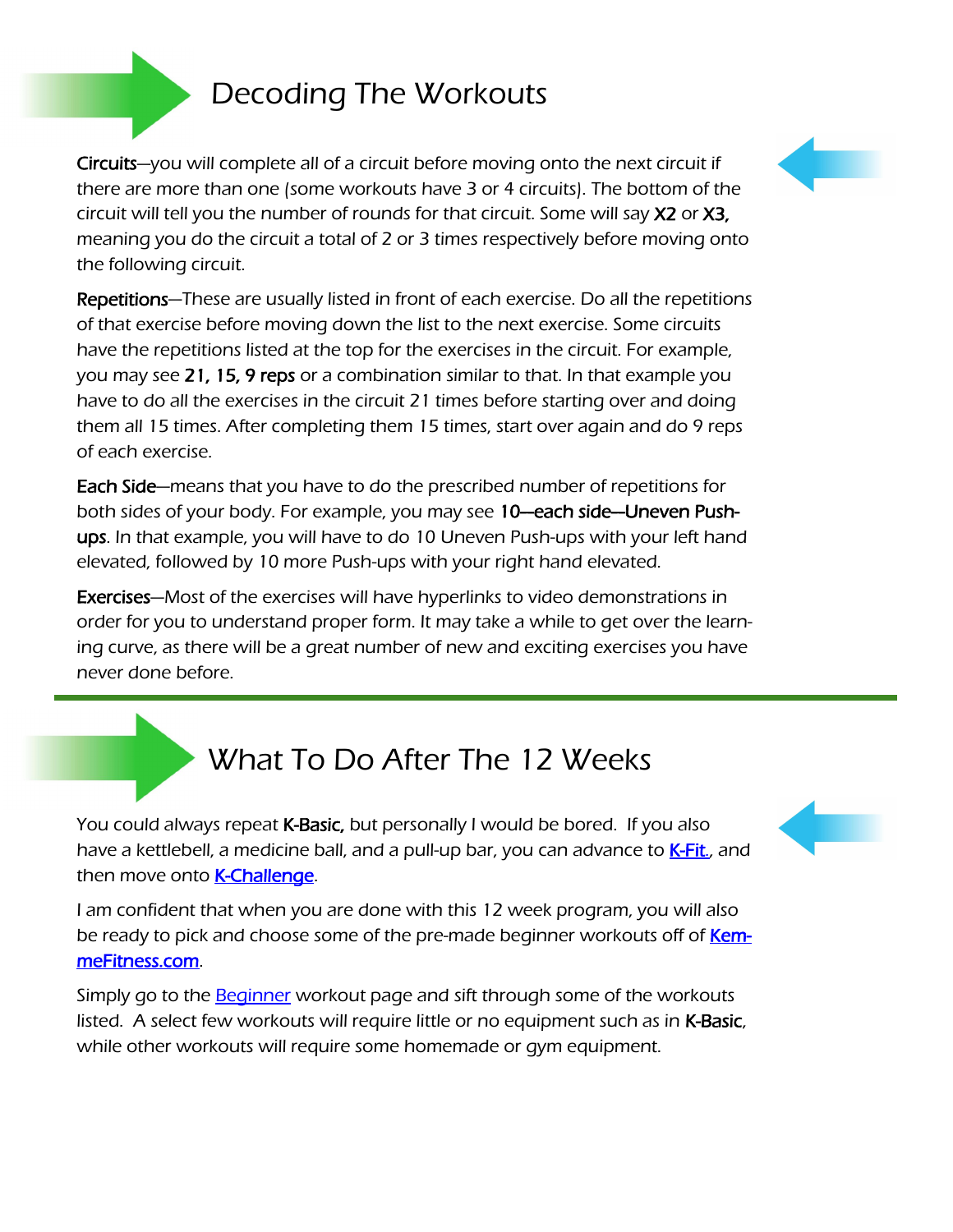## Weeks 1& 2

## Workout #1

#### CIRCUIT #1

10 [Ankle Jumps](http://www.youtube.com/watch?v=Yrbq2ytO78s)

10 – each side – [Brazilian Crunch](http://www.youtube.com/watch?v=r6J94se3Bs4)

### 2 Push-ups

Break

10 – each side – [Ice Skaters](http://www.youtube.com/watch?v=NdVRPwPrWOM&feature=PlayList&p=68EAD6311C5A9513&playnext_from=PL&index=41&playnext=2)

10 [Air Squats](http://www.youtube.com/watch?v=zf2SWnIQbwI&feature=player_embedded)

10 [Leg Raises](http://www.youtube.com/watch?v=gMo97vRBg5A)

2 Push-ups

#### Break

10 [Physioball Leg Curls](http://www.youtube.com/watch?v=qDtbUN74YTA)

10 [Slaloms](http://www.youtube.com/watch?v=WfrB6n3la0Q)

10 [Scissor Kicks](http://www.youtube.com/watch?v=XyLTb8ZTh48)

2 Push-ups

#### Break

10 – each side – [Side Lunges](http://www.youtube.com/watch?v=TzhEkzoTcZ4)

10 – each side – [Physioball Russian Twists](http://www.youtube.com/watch?v=8DdlxChLme4) (no weight in your hands)

10 [Tuck Jumps](http://www.youtube.com/watch?v=JlI_oY2Qmro&feature=related)

2 Push-ups

X1 (meaning you only do this 1 time through and you are done)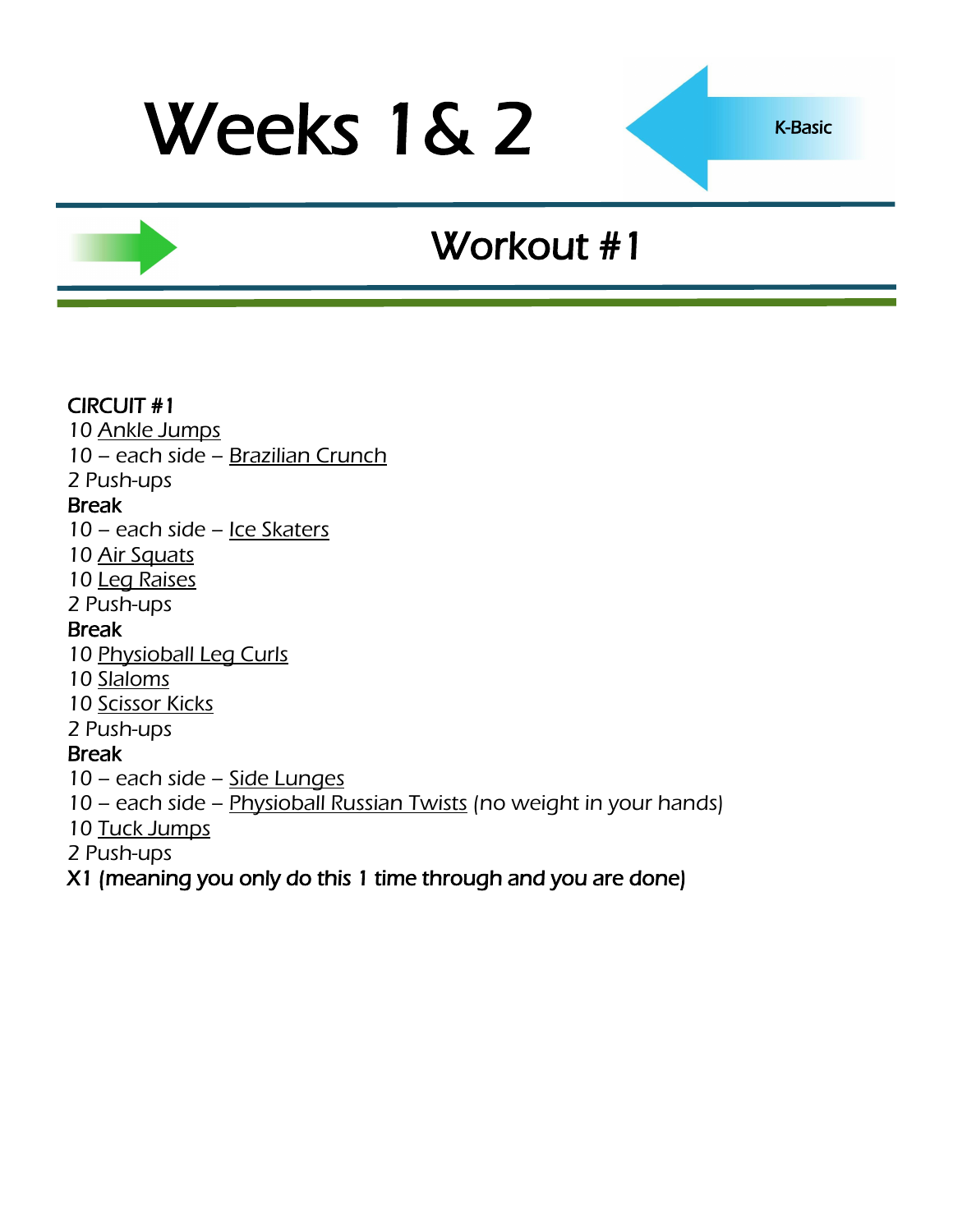## Weeks 1& 2

## Workout #2

CIRCUIT #1 10 – each side – [Physioball Russian Twists](http://www.youtube.com/watch?v=8DdlxChLme4) 20 – each side – [Ice Skaters](http://www.youtube.com/watch?v=NdVRPwPrWOM&feature=PlayList&p=68EAD6311C5A9513&playnext_from=PL&index=41&playnext=2) X1 (only 1 time through circuit)

CIRCUIT #2 20 Seconds of a [Wall Sit](http://www.youtube.com/watch?v=VjdtAT8H8LQ) 20 Seconds [Physioball Leg Bridge](http://www.youtube.com/watch?v=GTsmpxag4GM) 5 Push-ups X3 (repeat 2 more times for a total of 3 rounds)

CIRCUIT #3 20 seconds of each of the following: [Side Bridge](http://www.youtube.com/watch?v=_6vjo5yFo1U) (left side) [V-Sit](http://www.youtube.com/watch?v=I_1KGrBx2T4) Side Bridge (right side) X2 (repeat for a total of 2 rounds)

CIRCUIT #4 5 – each side – [Physioball Knee Tucks](http://www.youtube.com/watch?v=hr3yEf6d1Yc) 10 [Ankle Jumps](http://www.youtube.com/watch?v=Yrbq2ytO78s) 5 – each side – [Physioball Lateral Roll](http://www.youtube.com/watch?v=ua9KYguBt8E) 10 [Scissor Kicks](http://www.youtube.com/watch?v=XyLTb8ZTh48) X1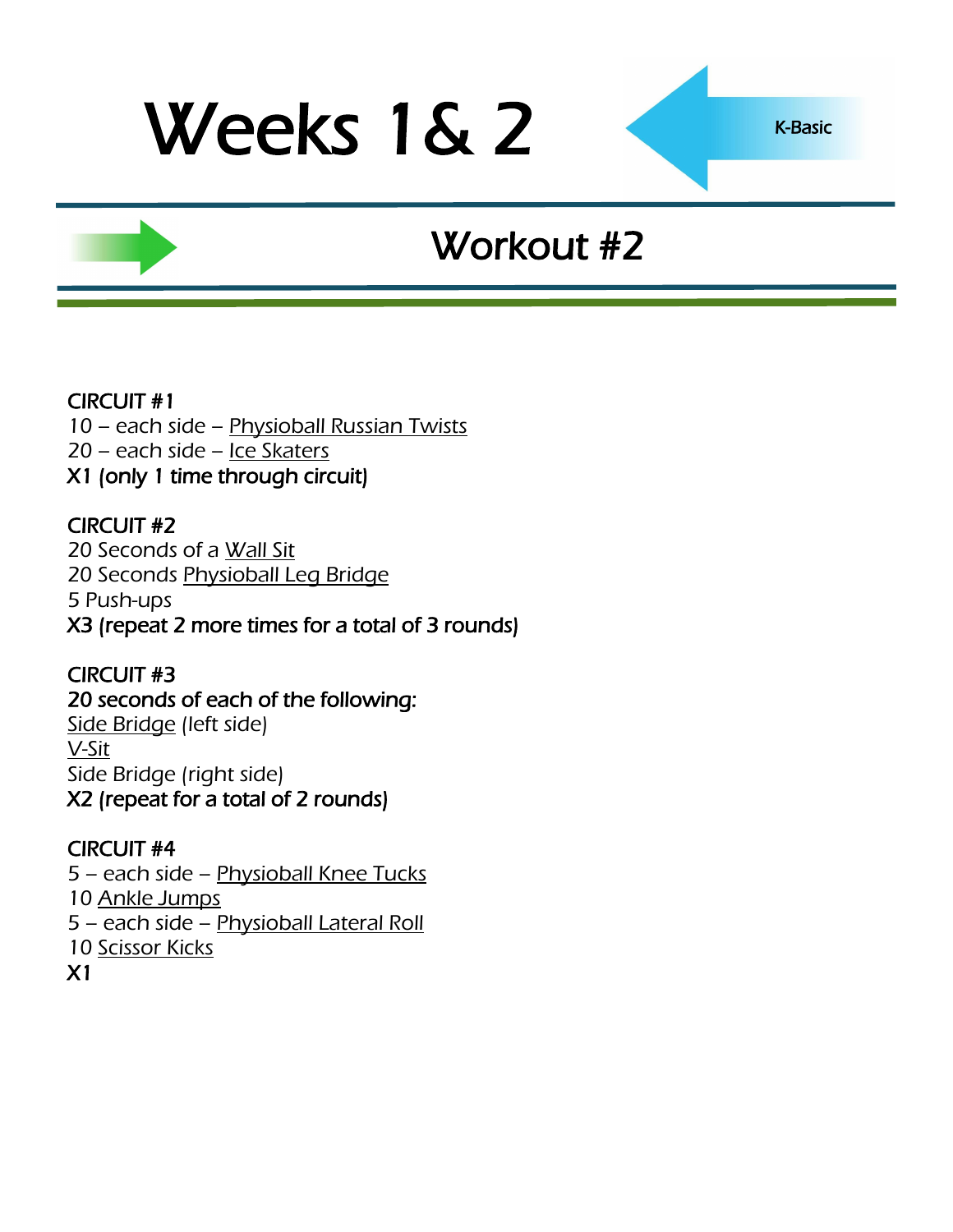## Weeks 1& 2

## Workout #3

#### CIRCUIT #1

10 – each side – [Physioball Russian Twists](http://www.youtube.com/watch?v=8DdlxChLme4)

10 – each side – [Lunge Twists](http://www.youtube.com/watch?v=H0HLl6DnQ90)

10 – each side – [Lateral Bound](http://www.youtube.com/watch?v=e0njPsJqikU)

3 Push-ups

#### Break

10 [Physioball Knee Tucks](http://www.youtube.com/watch?v=hr3yEf6d1Yc)

10 [Ankle Jumps](http://www.youtube.com/watch?v=Yrbq2ytO78s)

10 [Row Boats](http://www.youtube.com/watch?v=BoI8gn3YRcQ)

3 Push-ups

#### Break

10 [Quad Squats](http://www.youtube.com/watch?v=5Q5v3WaT-yY)

10 – each side – [Brazilian Crunch](http://www.youtube.com/watch?v=r6J94se3Bs4)

10 – each side – [Physioball Lateral Roll](http://www.youtube.com/watch?v=ua9KYguBt8E)

3 Push-ups

### X2 (meaning you repeat the circuit for a total of 2 rounds)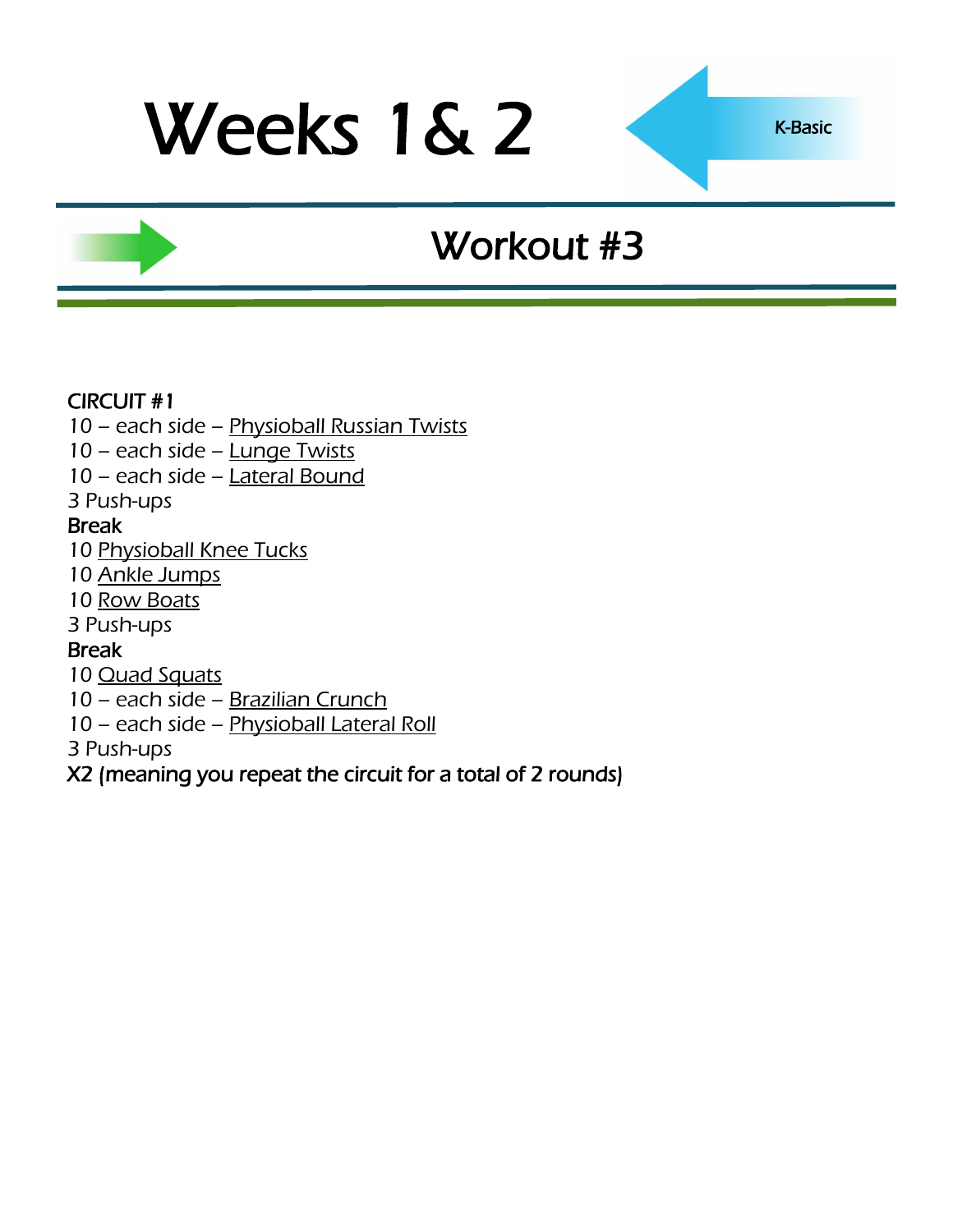## Weeks 3 & 4

## Workout #1

#### CIRCUIT #1 Do 10 [Physioball Russian Twists a](http://www.youtube.com/watch?v=8DdlxChLme4)fter each of the following exercises: 10 [Air Squats](http://www.youtube.com/watch?v=zf2SWnIQbwI&feature=player_embedded) (then do the PB Russian Twists) 10 [Lateral Bounds](http://www.youtube.com/watch?v=e0njPsJqikU) 20 [Ice Skaters](http://www.youtube.com/watch?v=NdVRPwPrWOM&feature=PlayList&p=68EAD6311C5A9513&playnext_from=PL&index=41&playnext=2) 5 Push-ups X1

#### CIRCUIT #2

Do 10 – each side –  $V-Sit Twists$  after each of the following exercises:</u> 10 – each side – [Lunge Walk](http://www.youtube.com/watch?v=fPCSGUhgxxk) 20 [Slaloms](http://www.youtube.com/watch?v=WfrB6n3la0Q) 10 Air Squats 20 [Leg Raises](http://www.youtube.com/watch?v=gMo97vRBg5A) X1

CIRCUIT #3 Do 2 Push-ups after each of the following exercises: 5 [Quad Squats](http://www.youtube.com/watch?v=5Q5v3WaT-yY) 10 [Row Boats](http://www.youtube.com/watch?v=BoI8gn3YRcQ) 10 Air Squats 20 [Stutter Steps](http://www.youtube.com/watch?v=Zx-mRiCVbOw)

X1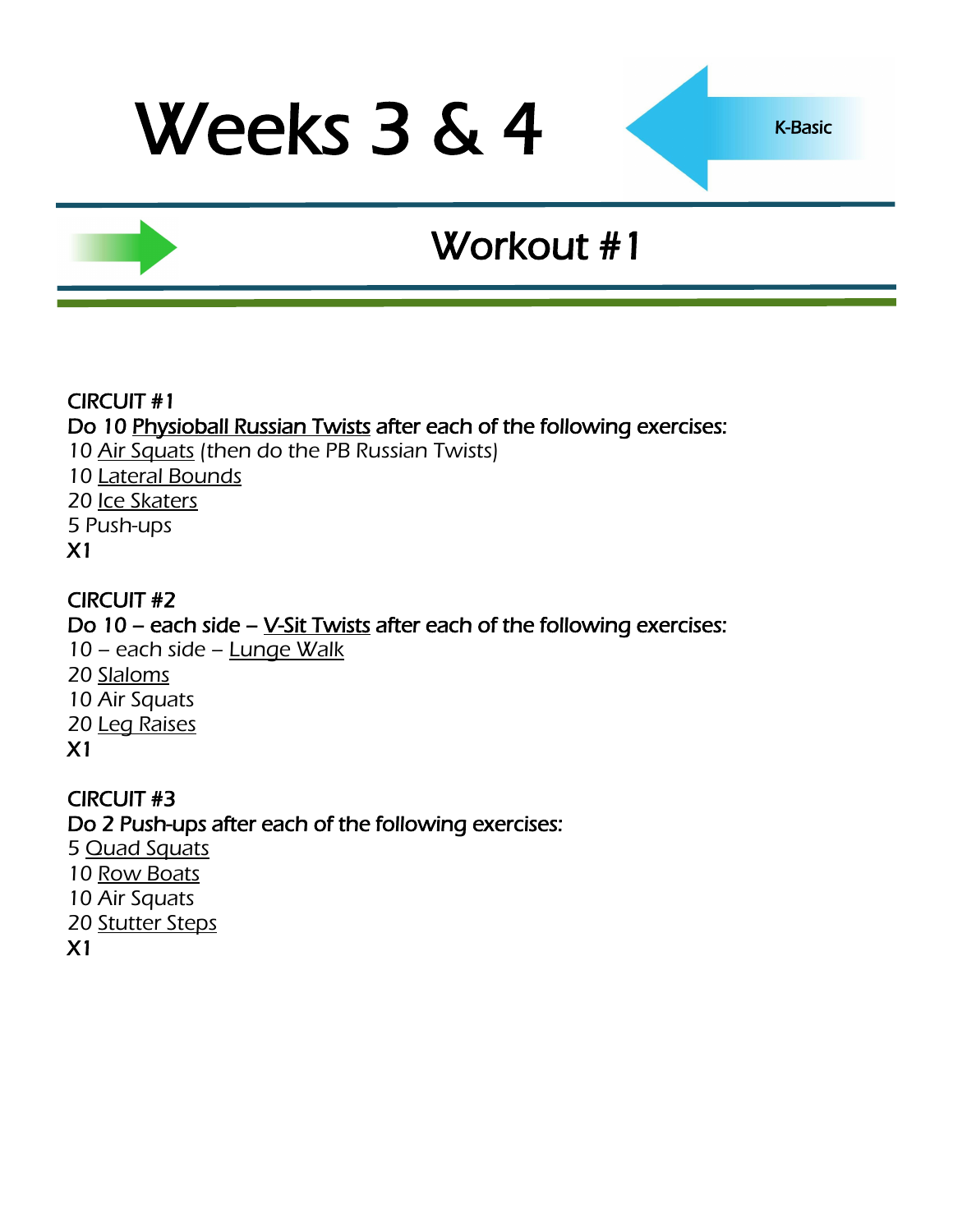## Weeks 3 & 4

## Workout #2

CIRCUIT #1 21, 15, 9 (21 repetitions of each exercise, then do 15 of each, then 9 reps) [Physioball Knee Tucks](http://www.youtube.com/watch?v=hr3yEf6d1Yc) [V-Sit Twists](http://www.youtube.com/watch?v=f7bu0Tb5hUw) [Tuck Jumps](http://www.youtube.com/watch?v=JlI_oY2Qmro&feature=related)

CIRCUIT #2 10 seconds of each of the following: [Wall Sit](http://www.youtube.com/watch?v=VjdtAT8H8LQ) [Physioball Lateral Roll](http://www.youtube.com/watch?v=ua9KYguBt8E) [Side Bridge](http://www.youtube.com/watch?v=_6vjo5yFo1U) (left side) [Physioball Russian Twist](http://www.youtube.com/watch?v=8DdlxChLme4) Side Bridge (right side) [V-Sit](http://www.youtube.com/watch?v=I_1KGrBx2T4) [Front Bridge](http://www.youtube.com/watch?v=nnLRHI757E4) [Physioball Leg Bridge](http://www.youtube.com/watch?v=GTsmpxag4GM) X2

#### CIRCUIT #3

2 Push-ups 4 [Squat Jumps](http://www.youtube.com/watch?v=56vWSQaTbSo) 8 [Ankle Jumps](http://www.youtube.com/watch?v=Yrbq2ytO78s) 16 [Air Squats](http://www.youtube.com/watch?v=zf2SWnIQbwI&feature=player_embedded) X2 (or more)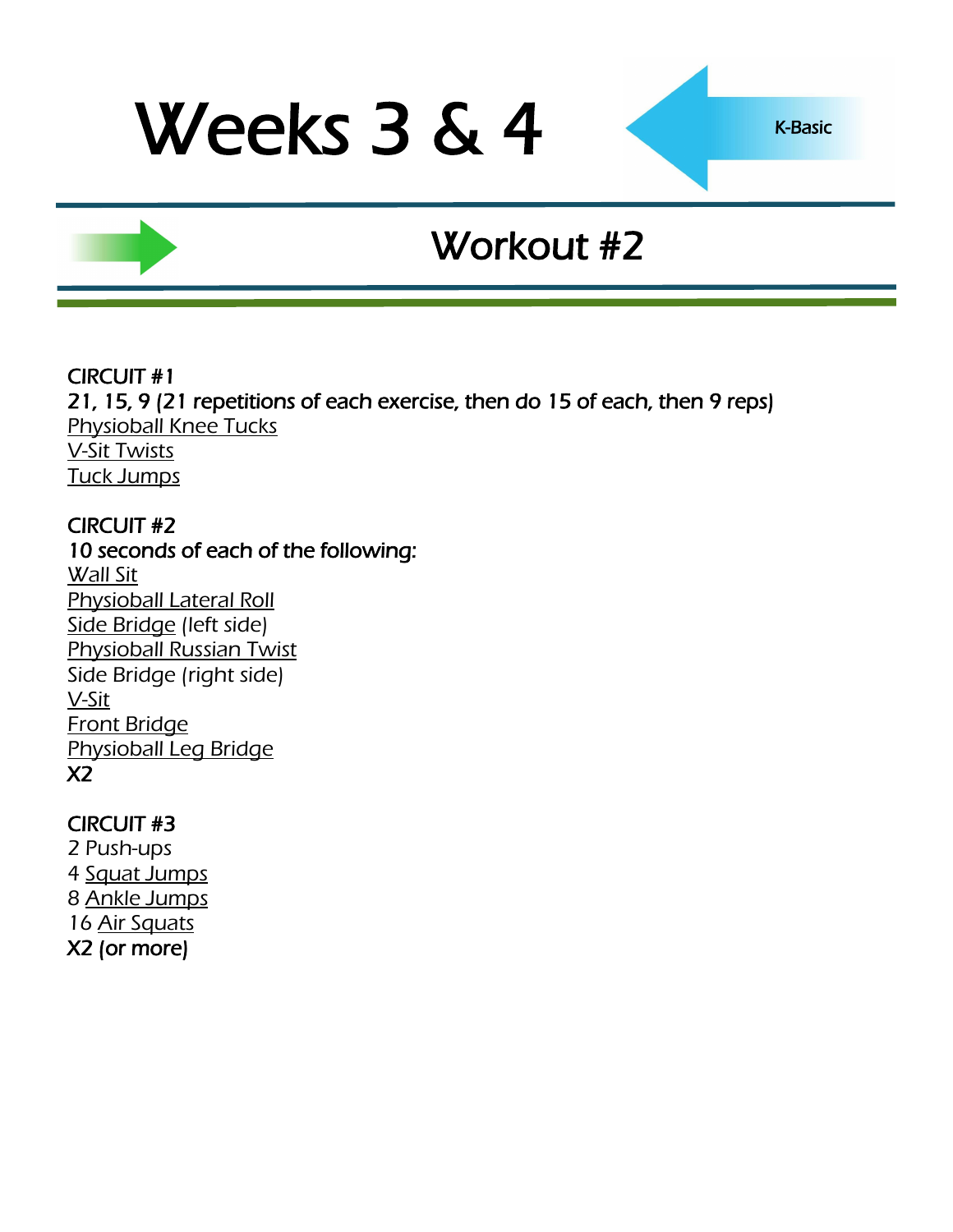## Weeks 3 & 4

## Workout #3

#### CIRCUIT #1

20 – each side – [Physioball Russian Twist](http://www.youtube.com/watch?v=8DdlxChLme4) 20 – each side – [Physioball Lateral Roll](http://www.youtube.com/watch?v=ua9KYguBt8E) 5 Push-ups X2

#### CIRCUIT #2

Place markers 20 yards apart. Start at 1 marker and do a **Lunge Walk** to the other marker and **Bear Walk** back. Then do an exercise. Repeat until you have done all the exercises below:

- 20 [Ice Skaters](http://www.youtube.com/watch?v=NdVRPwPrWOM&feature=PlayList&p=68EAD6311C5A9513&playnext_from=PL&index=41&playnext=2)
- 20 [Leg Raises](http://www.youtube.com/watch?v=gMo97vRBg5A)
- 20 [Slalom](http://www.youtube.com/watch?v=WfrB6n3la0Q)
- 20 [Stutter Steps](http://www.youtube.com/watch?v=Zx-mRiCVbOw)
- 20 [Mountain Climbers](http://www.youtube.com/watch?v=DHjdc2QVRUQ)
- 20 [Tuck Jumps](http://www.youtube.com/watch?v=JlI_oY2Qmro&feature=related)
- 20 [Ankle Jumps](http://www.youtube.com/watch?v=Yrbq2ytO78s)
- 20 [Air Squats](http://www.youtube.com/watch?v=zf2SWnIQbwI&feature=player_embedded)
- 20 [V-Sit Twists](http://www.youtube.com/watch?v=f7bu0Tb5hUw)
- 20 [Scissor Kicks](http://www.youtube.com/watch?v=XyLTb8ZTh48)
- X1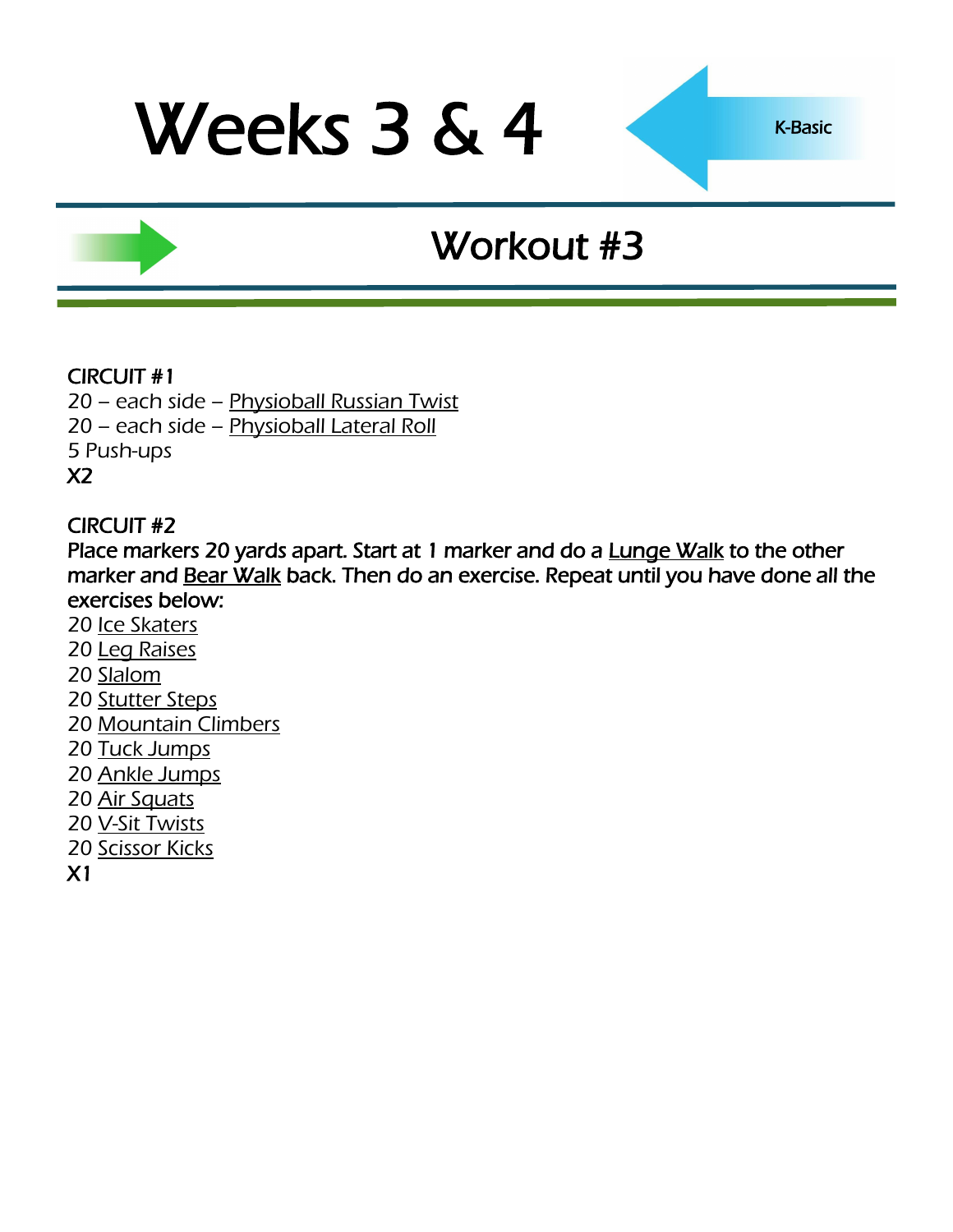## Workout #1

#### CIRCUIT #1

4 – each side – [Physioball Lateral Roll](http://www.youtube.com/watch?v=ua9KYguBt8E) 20 seconds [Physioball Balance](http://www.youtube.com/watch?v=VTumhqtrDMY) 4 – each side - [Physioball Knee Tuck](http://www.youtube.com/watch?v=hr3yEf6d1Yc) 20 seconds Physioball Balance 4 – each side – [Brazilian Crunch](http://www.youtube.com/watch?v=r6J94se3Bs4) 20 seconds Physioball Balance X1

CIRCUIT #2 30 seconds each station [Air Squats](http://www.youtube.com/watch?v=zf2SWnIQbwI&feature=player_embedded) [Wall Sit](http://www.youtube.com/watch?v=VjdtAT8H8LQ) [Leg Raises](http://www.youtube.com/watch?v=gMo97vRBg5A) [Physioball Bridge](http://www.youtube.com/watch?v=GTsmpxag4GM) X2

CIRCUIT #3 10 reps, 8 reps, 6 reps, 4 reps [Ankle Jumps](http://www.youtube.com/watch?v=Yrbq2ytO78s) [Quad Squats](http://www.youtube.com/watch?v=5Q5v3WaT-yY) [Lunge Twists](http://www.youtube.com/watch?v=H0HLl6DnQ90)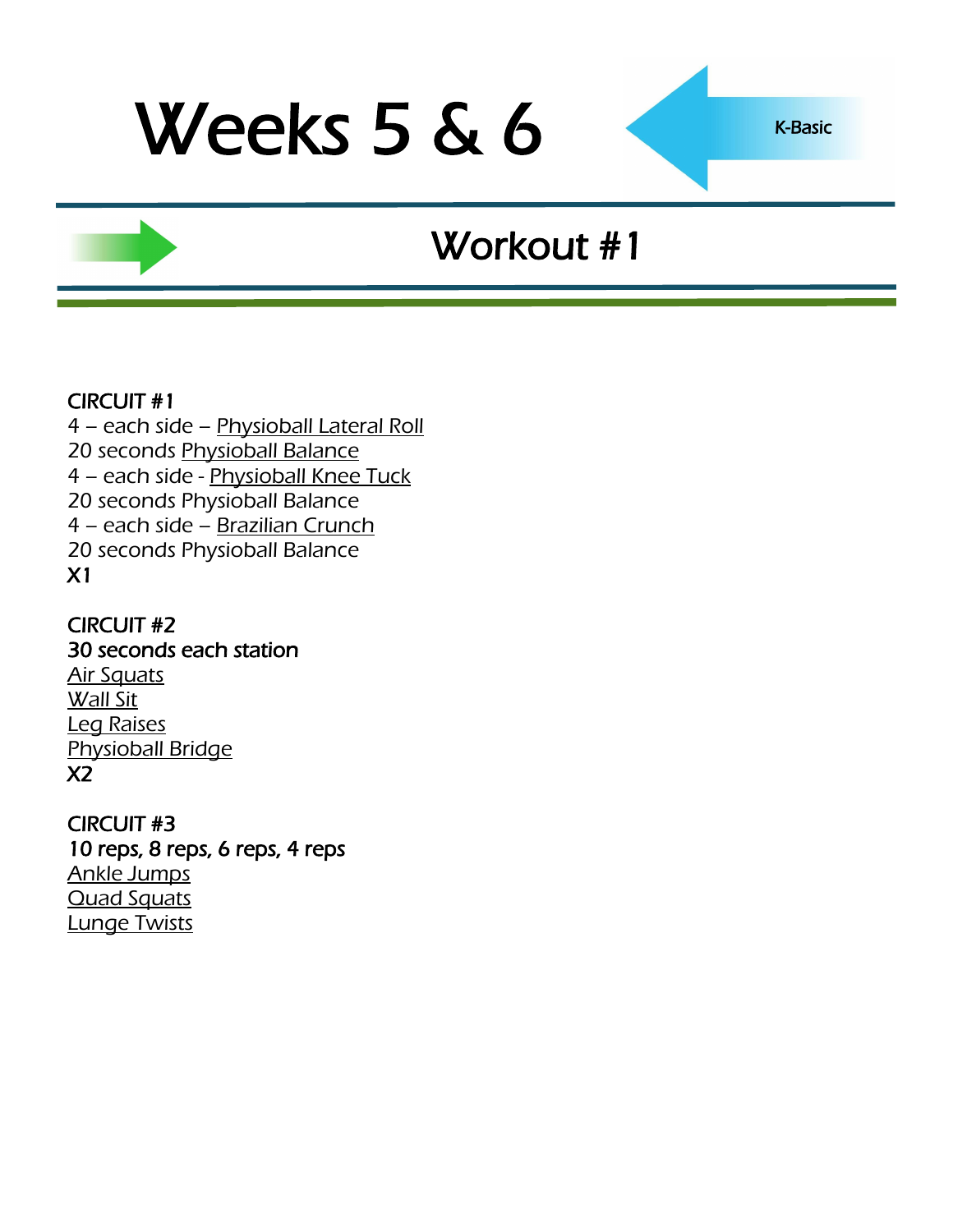### Workout #2

CIRCUIT #1 50 [Mountain Climbers](http://www.youtube.com/watch?v=DHjdc2QVRUQ) 50 [Ice Skaters](http://www.youtube.com/watch?v=NdVRPwPrWOM&feature=PlayList&p=68EAD6311C5A9513&playnext_from=PL&index=41&playnext=2) 50 [Ankle Jumps](http://www.youtube.com/watch?v=Yrbq2ytO78s) 50 [Physioball Leg Curls](http://www.youtube.com/watch?v=qDtbUN74YTA) 40 Mountain Climbers 40 Ice Skaters 40 Ankle Jumps 40 Physioball Leg Curls 30 Mountain Climbers 30 Ice Skaters 30 Ankle Jumps 30 Physioball Leg Curls 20 Mountain Climbers 20 Ice Skaters 20 Ankle Jumps 20 Physioball Leg Curls 10 Mountain Climbers 10 Ice Skaters 10 Ankle Jumps 10 Physioball Leg Curls X1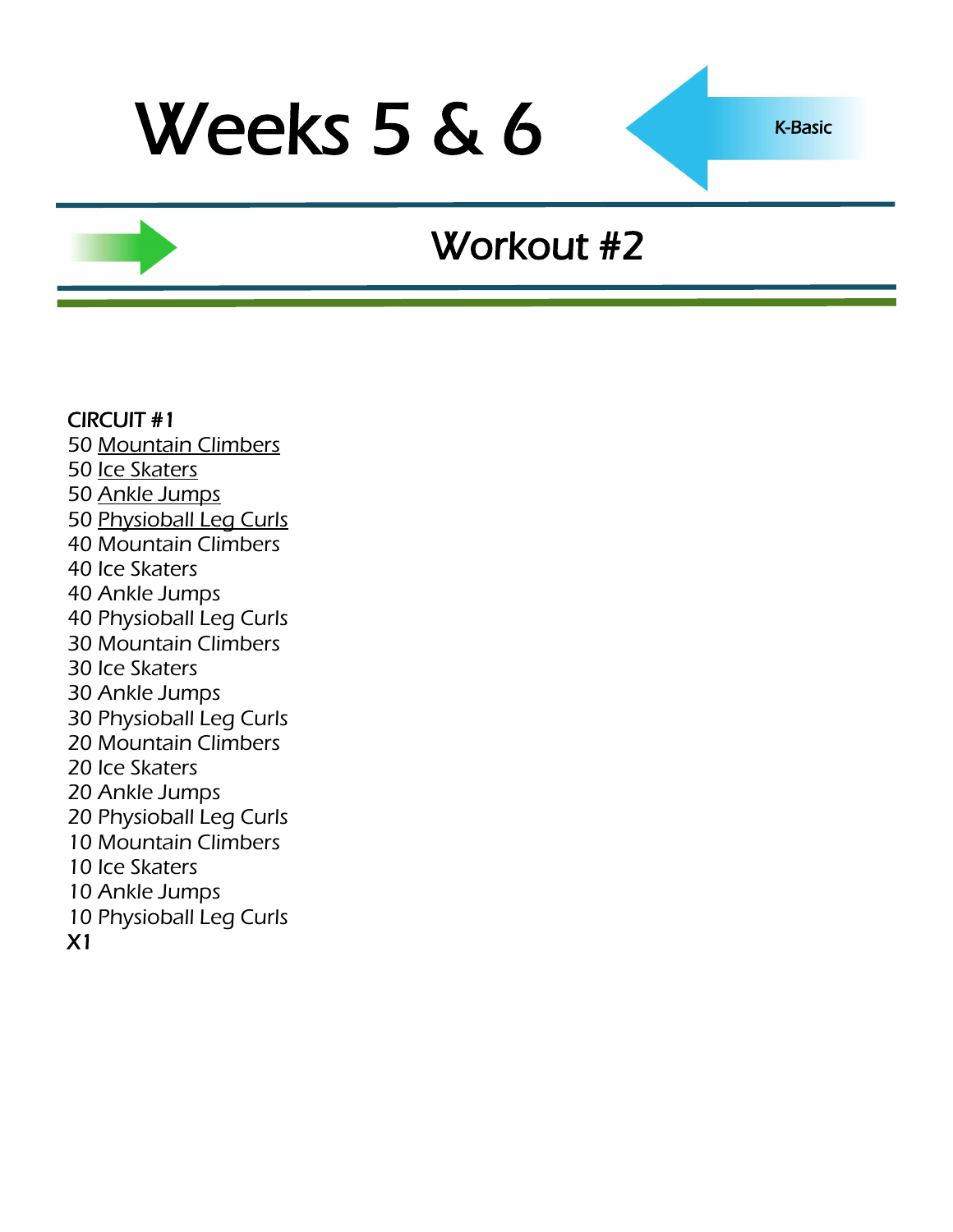## Workout #3

CIRCUIT #1

Put Physioball on the other side of the room. Run from one side of the room (without the ball) to the other side (with the ball) in between each exercise.

10 – each side – [Brazilian Crunch](http://www.youtube.com/watch?v=r6J94se3Bs4) 5 [Physioball Leg Curls](http://www.youtube.com/watch?v=qDtbUN74YTA)  20 seconds [Front Bridge](http://www.youtube.com/watch?v=nnLRHI757E4) 5 – each side – [Physioball Russian Twist](http://www.youtube.com/watch?v=8DdlxChLme4)  20 [Leg Raises](http://www.youtube.com/watch?v=gMo97vRBg5A) 5 Physioball Leg Curls 10 **[Quad Squats](http://www.youtube.com/watch?v=5Q5v3WaT-yY)** 5 – each side – Physioball Russian Twist 5 [Burpees](http://www.youtube.com/watch?v=c_Dq_NCzj8M&feature=related) 5 Physioball Leg Curls 20 [Scissor Kicks](http://www.youtube.com/watch?v=XyLTb8ZTh48) 5 – each side – Physioball Russian Twist 10 – each side – [V-Sit Twists](http://www.youtube.com/watch?v=f7bu0Tb5hUw) 5 Physioball Leg Curls 5 Push-ups 5 – each side – Physioball Russian Twist 10 – each side – Brazilian Crunch 5 Physioball Leg Curls X1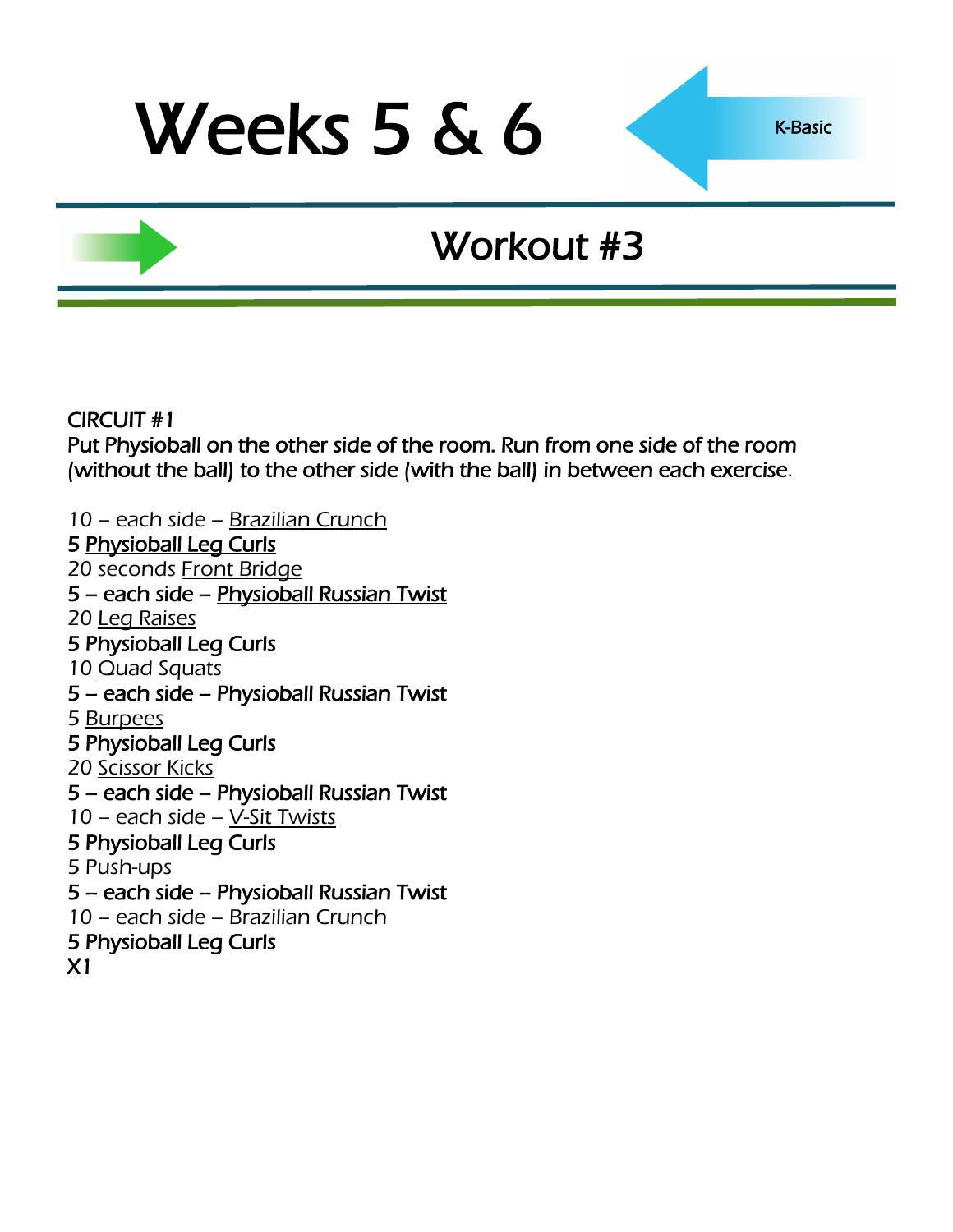### Workout #4

CIRCUIT #1

-Do 20 seconds of each of the following with 5 seconds rest in between. -After doing all 7 exercises, take as long of a break as you need. -When you start the following round, begin with a different exercise, so that you start with a new one each time for a total of 7 rounds.

Ex: round 1 starts with Ankle Jumps and ends with Russian Twists, while round 2 begins with Mountain Climbers and ends with Ankle Jumps, round 3 begins with Physioball Bridge and ends with Mountain Climbers, etc.

[Ankle Jumps](http://www.youtube.com/watch?v=Yrbq2ytO78s) [Mountain Climbers](http://www.youtube.com/watch?v=DHjdc2QVRUQ) [Physioball Bridge](http://www.youtube.com/watch?v=GTsmpxag4GM) [Slalom](http://www.youtube.com/watch?v=WfrB6n3la0Q) [Physioball Lateral Roll](http://www.youtube.com/watch?v=ua9KYguBt8E) **[Scissor Kicks](http://www.youtube.com/watch?v=XyLTb8ZTh48)** [Physioball Russian Twists](http://www.youtube.com/watch?v=8DdlxChLme4)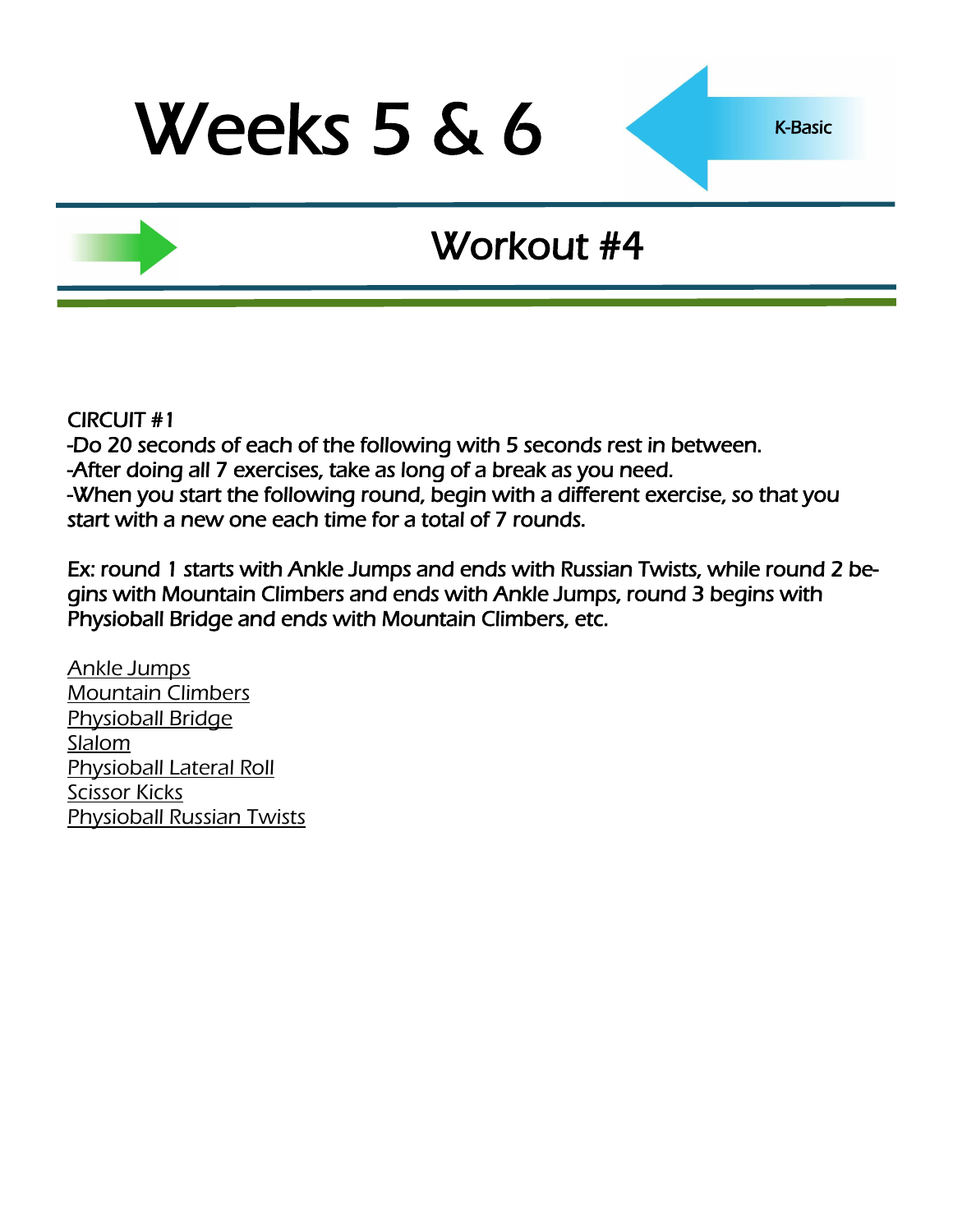### Workout #1

CIRCUIT #1 30 seconds each exercise **[Wall Sit](http://www.youtube.com/watch?v=VjdtAT8H8LQ)** [Side Bridge](http://www.youtube.com/watch?v=_6vjo5yFo1U) (left) [Physioball Leg Bridge](http://www.youtube.com/watch?v=GTsmpxag4GM) [Front Bridge](http://www.youtube.com/watch?v=nnLRHI757E4) Side Bridge (right) X1

CIRCUIT #2 20 seconds each exercise [Bear Walk](http://www.youtube.com/watch?v=-OKN0zDXC7k) [Crab Walk](http://www.youtube.com/watch?v=U7n_qKGtPZ4) [Frog Jumps](http://www.youtube.com/watch?v=ot_to1gZwjI) [Tarantula Walk](http://www.youtube.com/watch?v=JV_eVV3tysw) X1

CIRCUIT #3 30 seconds each exercise **[Stutter Steps](http://www.youtube.com/watch?v=Zx-mRiCVbOw)** [Ankle Jumps](http://www.youtube.com/watch?v=Yrbq2ytO78s) [Mountain Climbers](http://www.youtube.com/watch?v=DHjdc2QVRUQ) [Slalom](http://www.youtube.com/watch?v=WfrB6n3la0Q) [Scissor Kicks](http://www.youtube.com/watch?v=XyLTb8ZTh48) [Air Squats](http://www.youtube.com/watch?v=zf2SWnIQbwI&feature=player_embedded) [Leg Raises](http://www.youtube.com/watch?v=gMo97vRBg5A) X2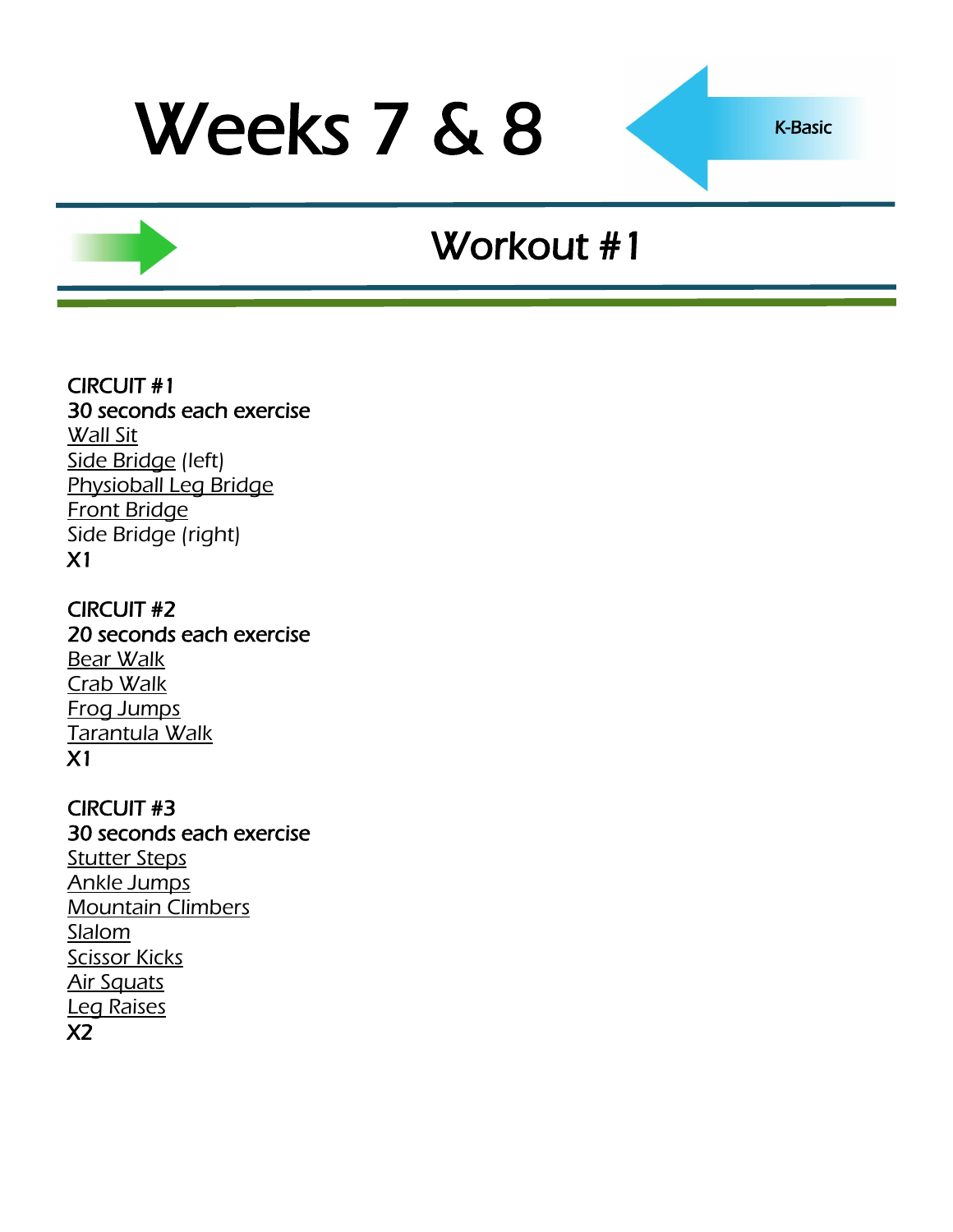## Workout #2

CIRCUIT #1

40 seconds [Physioball Bridge](http://www.youtube.com/watch?v=GTsmpxag4GM) 20 [Air Squats](http://www.youtube.com/watch?v=zf2SWnIQbwI&feature=player_embedded) 5 Push-ups X3

CIRCUIT #2 10 [Mountain Climbers](http://www.youtube.com/watch?v=DHjdc2QVRUQ) 10 [Ice Skaters](http://www.youtube.com/watch?v=NdVRPwPrWOM&feature=PlayList&p=68EAD6311C5A9513&playnext_from=PL&index=41&playnext=2) 10 [Lunge Walk](http://www.youtube.com/watch?v=fPCSGUhgxxk) X6

#### CIRCUIT #3

[V-Sit Twists](http://www.youtube.com/watch?v=f7bu0Tb5hUw) [Brazilian Crunch](http://www.youtube.com/watch?v=r6J94se3Bs4) [Spiderman Push-ups](http://www.youtube.com/watch?v=PmoinoBow1Q) X2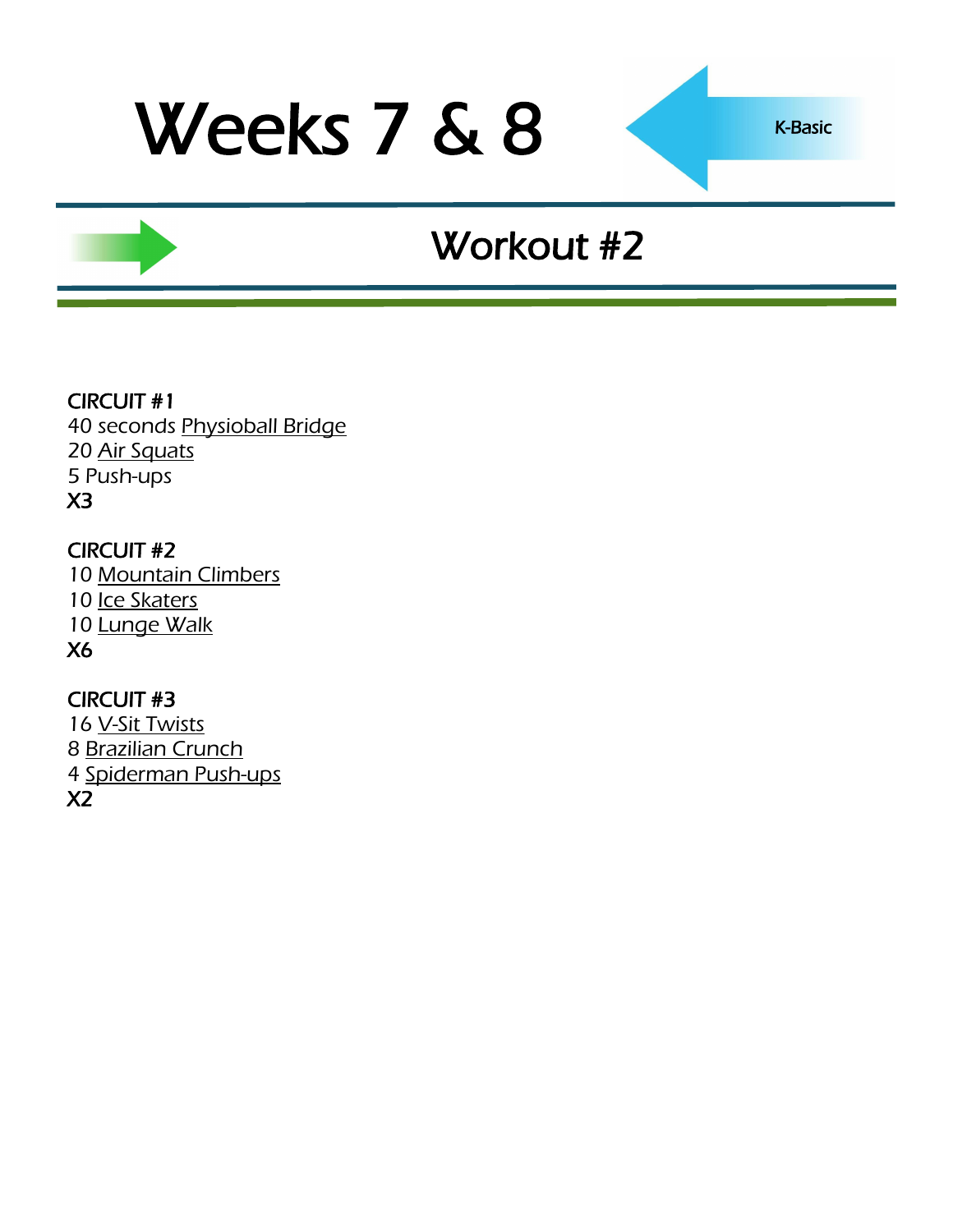### Workout #3

#### CIRCUIT #1 30 [Leg Raises](http://www.youtube.com/watch?v=gMo97vRBg5A) 20 [Ankle Jumps](http://www.youtube.com/watch?v=Yrbq2ytO78s) 5 Push-ups Break 20 – each side – [Side Lunges](http://www.youtube.com/watch?v=TzhEkzoTcZ4) 30 [Scissor Kicks](http://www.youtube.com/watch?v=XyLTb8ZTh48) 5 Push-ups Break 15 [Tuck Jumps](http://www.youtube.com/watch?v=JlI_oY2Qmro&feature=related) 10 – each side – [Physioball Russian Twists](http://www.youtube.com/watch?v=8DdlxChLme4) 5 Push-ups Break 30 [Air Squats](http://www.youtube.com/watch?v=zf2SWnIQbwI&feature=player_embedded) 10 – each side – [Brazilian Crunches](http://www.youtube.com/watch?v=r6J94se3Bs4) 5 Push-ups Break 20 [Physioball Knee Tucks](http://www.youtube.com/watch?v=hr3yEf6d1Yc) 20 [Physioball Leg Curls](http://www.youtube.com/watch?v=qDtbUN74YTA) 5 Push-ups Break 20 [Slaloms](http://www.youtube.com/watch?v=WfrB6n3la0Q) 20 – each side – Side Lunges 5 Push-ups Break X1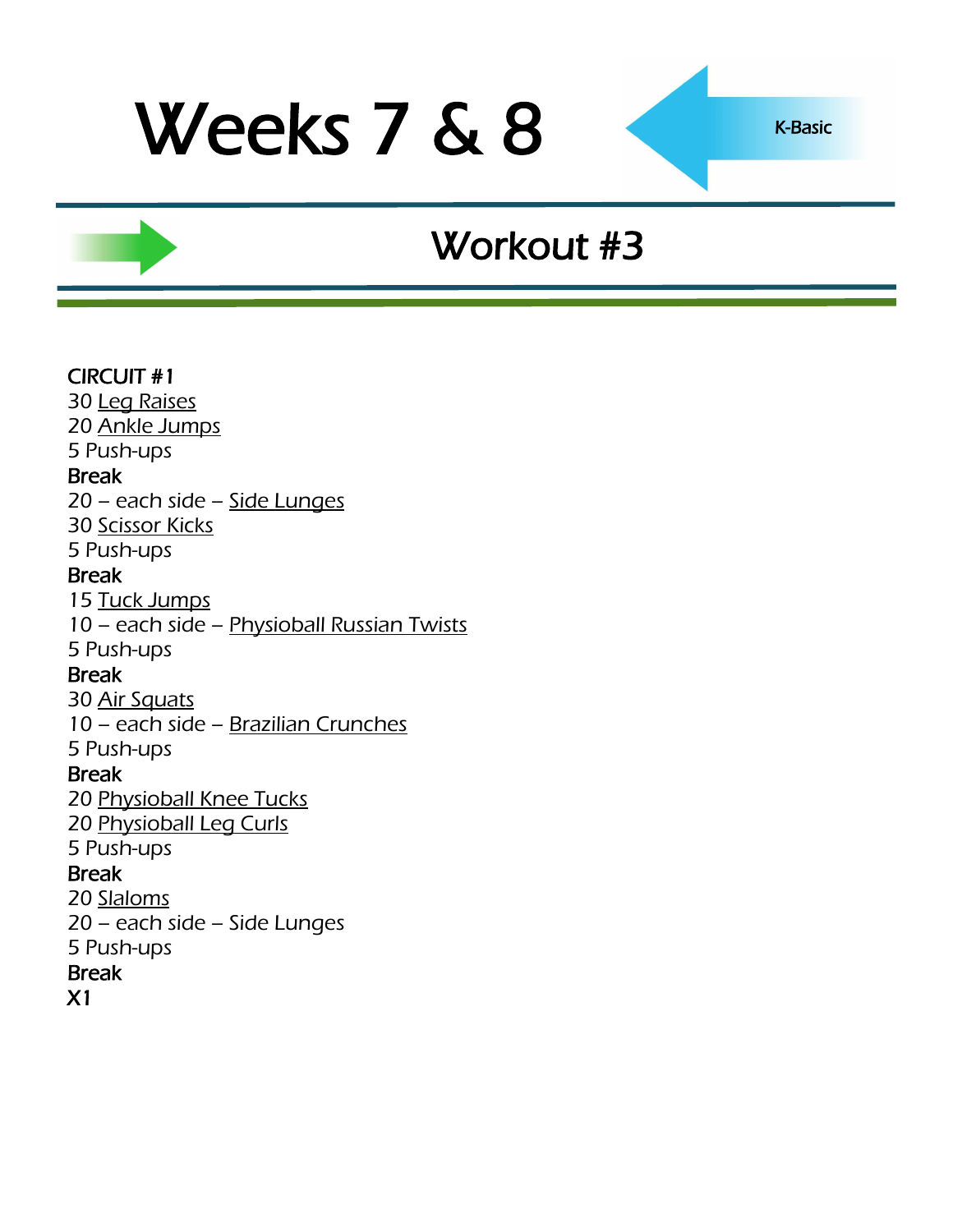### Workout #4

CIRCUIT #1 20, 10, then 5 reps [V-Sit Twists](http://www.youtube.com/watch?v=f7bu0Tb5hUw) [Physioball Russian Twists](http://www.youtube.com/watch?v=8DdlxChLme4) [Mountain Climbers](http://www.youtube.com/watch?v=DHjdc2QVRUQ)

#### CIRCUIT #2

10 [Physioball Lateral Roll](http://www.youtube.com/watch?v=ua9KYguBt8E) 10 Push-ups 10 [Physioball Leg Curls](http://www.youtube.com/watch?v=qDtbUN74YTA) 9 Push-ups 10 [Physioball Knee Tucks](http://www.youtube.com/watch?v=hr3yEf6d1Yc) 8 Push-ups 10 Physioball Lateral Roll 7 Push-ups 10 Physioball Leg Curls 6 Push-ups 10 Physioball Knee Tucks 5 Push-ups 10 Physioball Lateral Roll 4 Push-ups 10 Physioball Leg Curls 3 Push-ups 10 Physioball Knee Tucks 2 Push-ups X1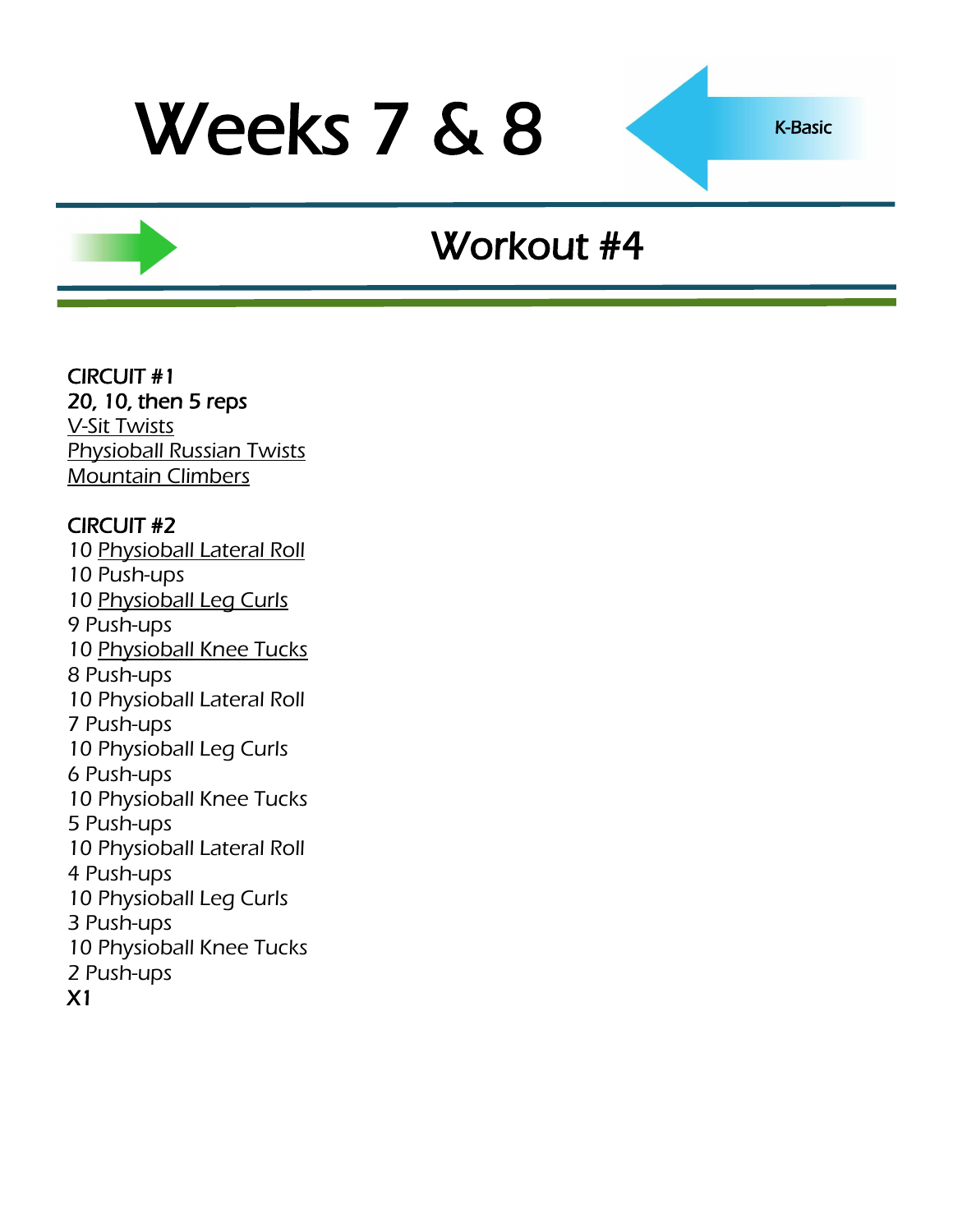## Workout #1

CIRCUIT #1 21, 15, 9 reps [Physioball Russian Twists](http://www.youtube.com/watch?v=8DdlxChLme4) [Physioball Mountain Climbers](http://www.youtube.com/watch?v=t8D3CMqTuik) [Physioball Lateral Rolls](http://www.youtube.com/watch?v=ua9KYguBt8E) [Brazilian Crunch](http://www.youtube.com/watch?v=r6J94se3Bs4)

#### CIRCUIT #2

Do 10 Siamese Squats after each of the following exercises: – each side – [Crab Crunch](http://www.youtube.com/watch?v=lSeFU1p38W4) 30 seconds [Physioball Balance](http://www.youtube.com/watch?v=VTumhqtrDMY) – each side – [Split Squat Jumps](http://www.youtube.com/watch?v=CK7xI0wa04g) – each side – [Side Lunges](http://www.youtube.com/watch?v=TzhEkzoTcZ4) [Donkey Kicks](http://www.youtube.com/watch?v=ElXtaOqr7Ak) [Leg Raises](http://www.youtube.com/watch?v=gMo97vRBg5A) [Physioball Leg Curls](http://www.youtube.com/watch?v=qDtbUN74YTA) [Physioball Knee Tucks](http://www.youtube.com/watch?v=hr3yEf6d1Yc) 30 seconds [Front Bridge](http://www.youtube.com/watch?v=nnLRHI757E4) [Ankle Jumps](http://www.youtube.com/watch?v=Yrbq2ytO78s) X1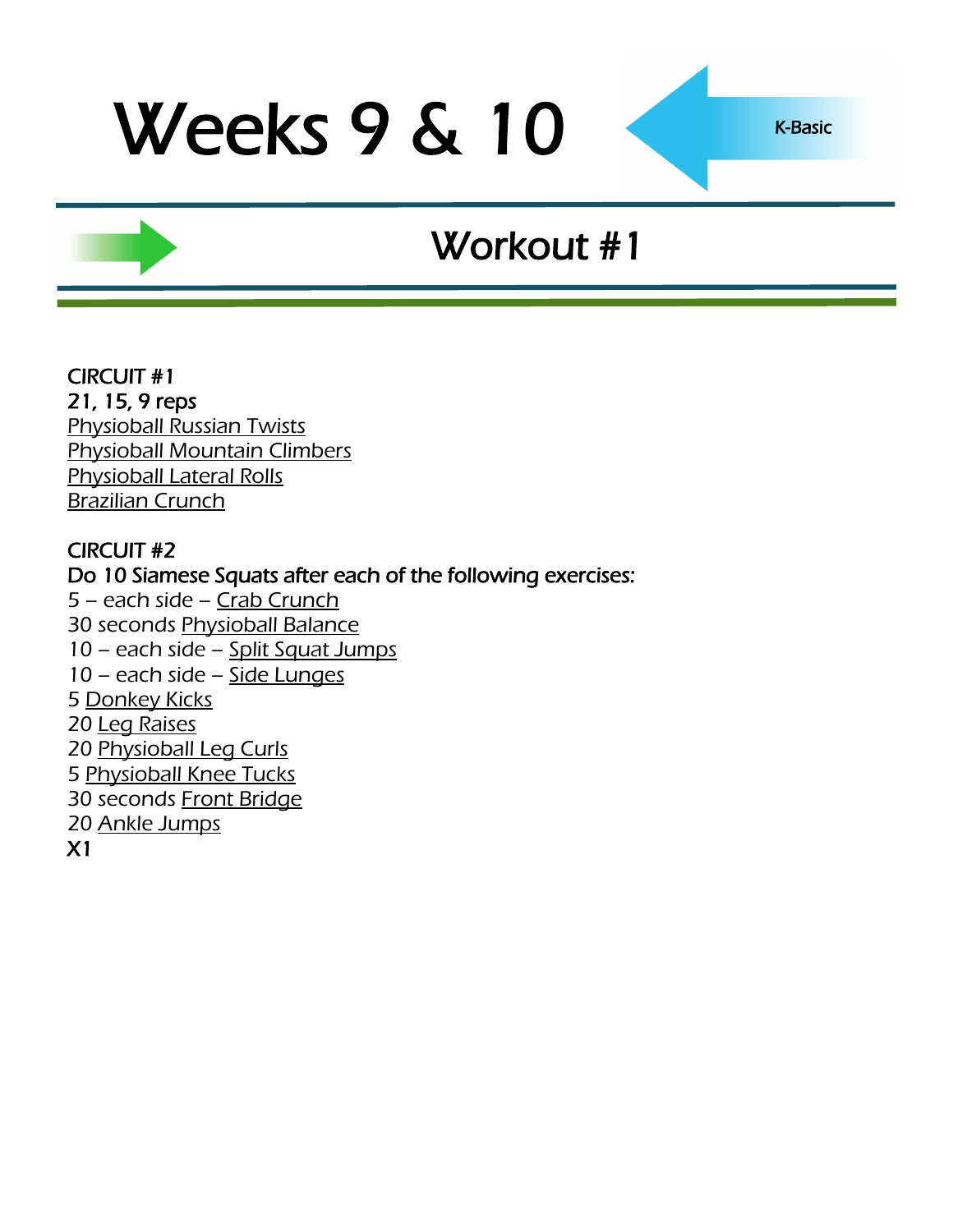### Workout #2

CIRCUIT #1 30 seconds each Front Bridge **[Wall Sit](http://www.youtube.com/watch?v=VjdtAT8H8LQ)** [Side Bridge](http://www.youtube.com/watch?v=_6vjo5yFo1U) (left) **[Scissor Kicks](http://www.youtube.com/watch?v=XyLTb8ZTh48)** Break [Physioball Leg Bridge](http://www.youtube.com/watch?v=GTsmpxag4GM) Side Bridge (right) [Physioball Balance](http://www.youtube.com/watch?v=VTumhqtrDMY) [Slalom](http://www.youtube.com/watch?v=WfrB6n3la0Q) Break [Nose to Ground](http://www.youtube.com/watch?v=Qjt1m6LHVxw) [Front Bridge](http://www.youtube.com/watch?v=nnLRHI757E4) Physioball Balance [Ice Skaters](http://www.youtube.com/watch?v=NdVRPwPrWOM&feature=PlayList&p=68EAD6311C5A9513&playnext_from=PL&index=41&playnext=2) X6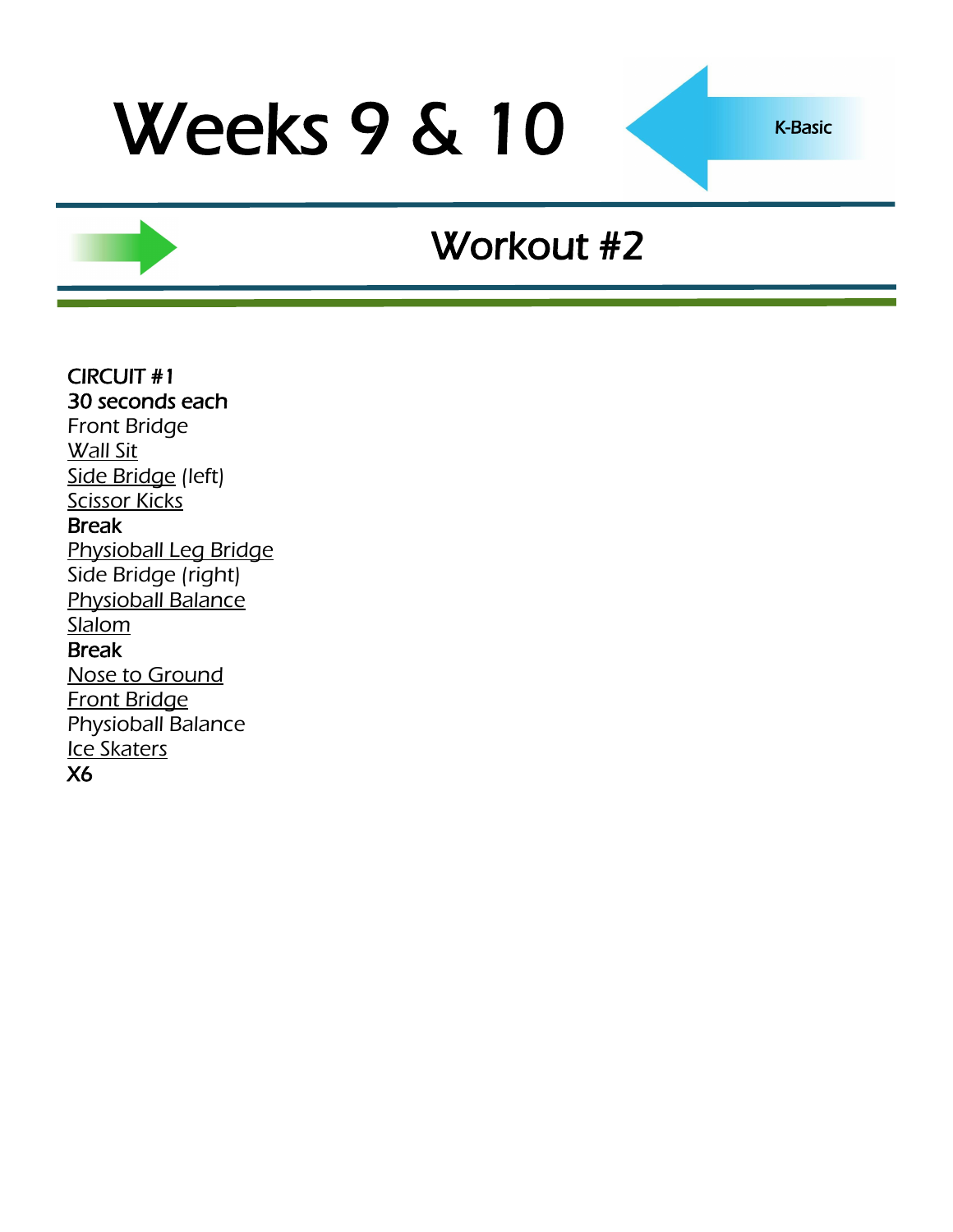### Workout #3

CIRCUIT #1

Get a deck of playing cards, shuffle them, and place them face down. Draw 1 card at a time and do the repetitions indicated (face cards are 10 reps, aces are 11).

Diamonds = [Brazilian Crunch](http://www.youtube.com/watch?v=r6J94se3Bs4)

Hearts = [Air Squats](http://www.youtube.com/watch?v=zf2SWnIQbwI&feature=player_embedded)

Clubs = [Lunge Walk](http://www.youtube.com/watch?v=fPCSGUhgxxk)

Spades = [Mountain Climbers](http://www.youtube.com/watch?v=DHjdc2QVRUQ)

Jokers = 10 [Burpees](http://www.youtube.com/watch?v=c_Dq_NCzj8M&feature=related)

For example: you draw an 8 of spades, you are doing 8 Mountain Climbers. A king of hearts, means you are doing 10 Air Squats.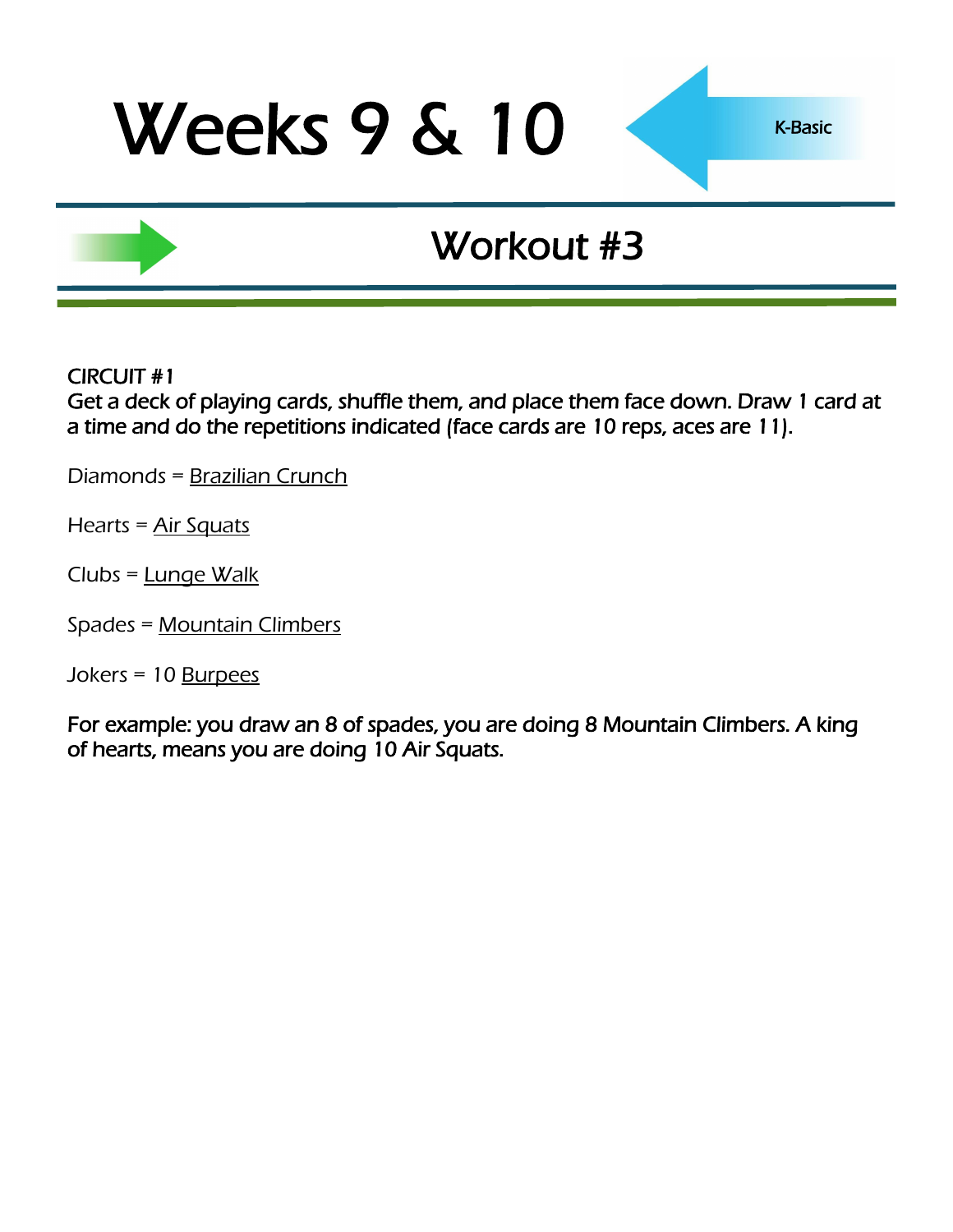## Workout #4

#### CIRCUIT #1

- 2 Push-ups
- [Sprawls](http://www.youtube.com/watch?v=y0CcmNMeJV0&feature=related)
- [Crab Crunches](http://www.youtube.com/watch?v=lSeFU1p38W4)
- [Frog Jumps](http://www.youtube.com/watch?v=ot_to1gZwjI)
- [Physioball Russian Twists](http://www.youtube.com/watch?v=8DdlxChLme4)
- [Siamese Squats](http://www.youtube.com/watch?v=o3nHRWuxTf0)
- [Scissor Kicks](http://www.youtube.com/watch?v=XyLTb8ZTh48)
- [Slaloms](http://www.youtube.com/watch?v=WfrB6n3la0Q)
- [Side Lunges](http://www.youtube.com/watch?v=TzhEkzoTcZ4)
- [Rowboats](http://www.youtube.com/watch?v=BoI8gn3YRcQ)
- [Ice Skaters](http://www.youtube.com/watch?v=NdVRPwPrWOM&feature=PlayList&p=68EAD6311C5A9513&playnext_from=PL&index=41&playnext=2)
- [Leg Raises](http://www.youtube.com/watch?v=gMo97vRBg5A)
- [Physioball Leg Curls](http://www.youtube.com/watch?v=qDtbUN74YTA)
- [Ankle Jumps](http://www.youtube.com/watch?v=Yrbq2ytO78s)
- [Air Squats](http://www.youtube.com/watch?v=zf2SWnIQbwI&feature=player_embedded)

Repeat in reverse order by doing 30 Air Squats first, then 28 Ankle Jumps, etc.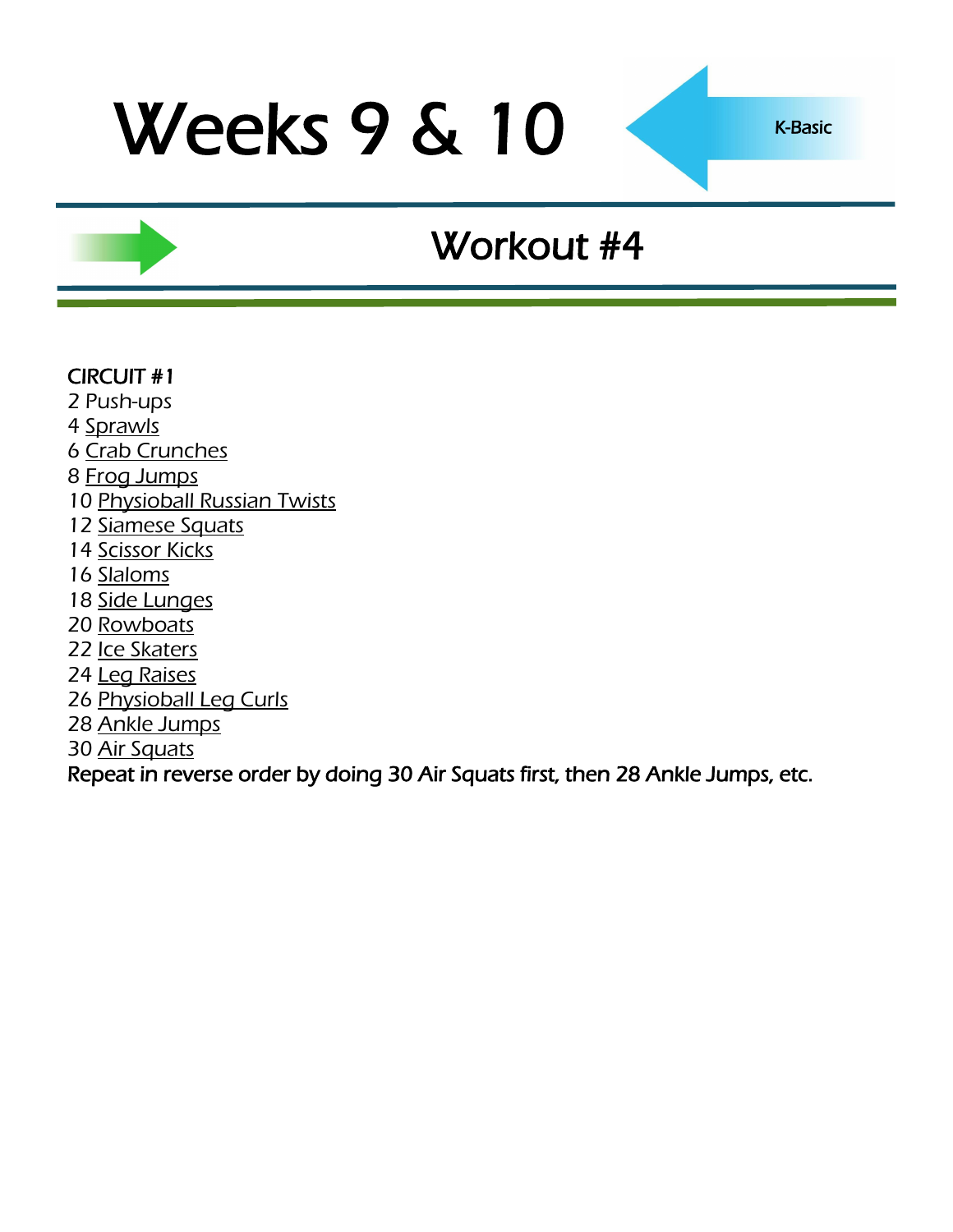## Workout #1

#### CIRCUIT #1

40 seconds [Physioball Balance a](http://www.youtube.com/watch?v=VTumhqtrDMY)fter each of the following exercises:

- 10 [Physioball Mountain Climbers](http://www.youtube.com/watch?v=t8D3CMqTuik)
- 10 [Donkey Kicks](http://www.youtube.com/watch?v=ElXtaOqr7Ak)
- 20 [Air Squats](http://www.youtube.com/watch?v=zf2SWnIQbwI&feature=player_embedded)
- 20 [Leg Raises](http://www.youtube.com/watch?v=gMo97vRBg5A)
- 20 **[Quad Squats](http://www.youtube.com/watch?v=5Q5v3WaT-yY)**

#### X4

### CIRCUIT #2

- 2 [Burpees](http://www.youtube.com/watch?v=c_Dq_NCzj8M&feature=related)
- 4 Push-ups
- 8 [Tuck Jumps](http://www.youtube.com/watch?v=JlI_oY2Qmro&feature=related)
- 16 [Physioball Lateral Rolls](http://www.youtube.com/watch?v=ua9KYguBt8E)
- X2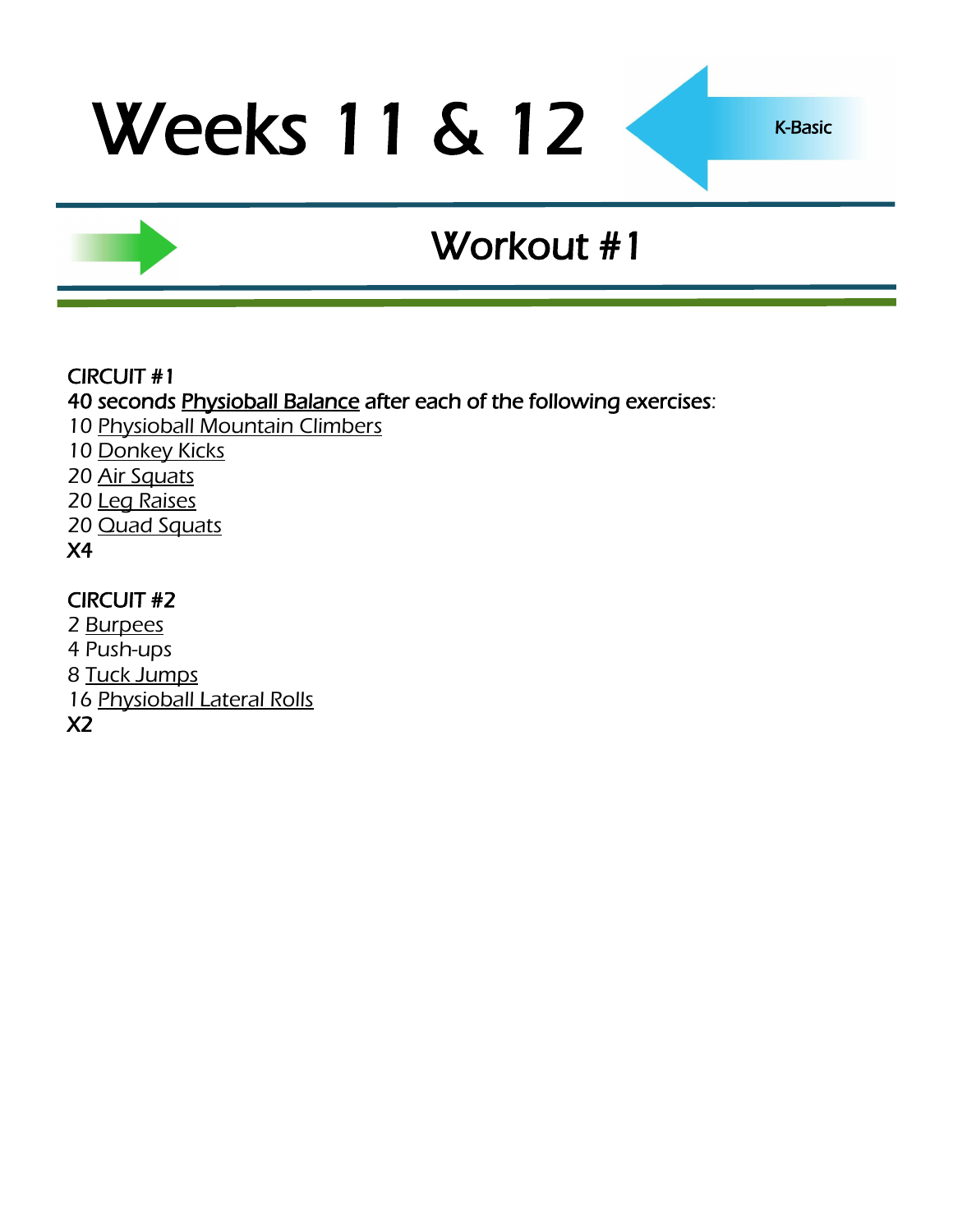### Workout #2

[Air Squats](http://www.youtube.com/watch?v=zf2SWnIQbwI&feature=player_embedded) – 20 [Burpees](http://www.youtube.com/watch?v=c_Dq_NCzj8M&feature=related) – 5 [Cossack Squats](http://www.youtube.com/watch?v=qh36stqkPi0&feature=fvsr) – 10 [Donkey Kick](http://www.youtube.com/watch?v=ElXtaOqr7Ak) - 5 [Frog Jumps](http://www.youtube.com/watch?v=ot_to1gZwjI) – 10 [Hindu Push-ups](http://www.youtube.com/watch?v=9ndOPrcoUt8) – 5 [Ice Skaters](http://www.youtube.com/watch?v=NdVRPwPrWOM&feature=PlayList&p=68EAD6311C5A9513&playnext_from=PL&index=41&playnext=2) - 20 each side [Knee Tuck \(Physioball\)](http://www.youtube.com/watch?v=hr3yEf6d1Yc) – 10 [Leg Curl \(Physioball\)](http://www.youtube.com/watch?v=qDtbUN74YTA) – 20 [Mountain Climbers](http://www.youtube.com/watch?v=DHjdc2QVRUQ) – 20 [Nose to Ground](http://www.youtube.com/watch?v=Qjt1m6LHVxw) – 20 seconds [One Leg Sit-up \(Physioball\)](http://www.youtube.com/watch?v=KiGfgFimgFQ) – 5 each side [Pike Push-ups](http://www.youtube.com/watch?v=EA8g7q9jauM) - 10 [Quad Squats](http://www.youtube.com/watch?v=5Q5v3WaT-yY) – 10 [Russian Twists \(Physioball\)](http://www.youtube.com/watch?v=8DdlxChLme4) – 10 [Siamese Squats](http://www.youtube.com/watch?v=o3nHRWuxTf0) – 20 [Tarantula Walk](http://www.youtube.com/watch?v=JV_eVV3tysw) – 30 seconds [Uneven Push-up](http://www.youtube.com/watch?v=RZOK0QS1NMg) – 5 each side [V-Sit Twists](http://www.youtube.com/watch?v=f7bu0Tb5hUw) – 10 each side [Wall Sit](http://www.youtube.com/watch?v=VjdtAT8H8LQ) – 30 seconds X number of Burpees (you choose) Zero/Done/no more exercises  $X<sub>1</sub>$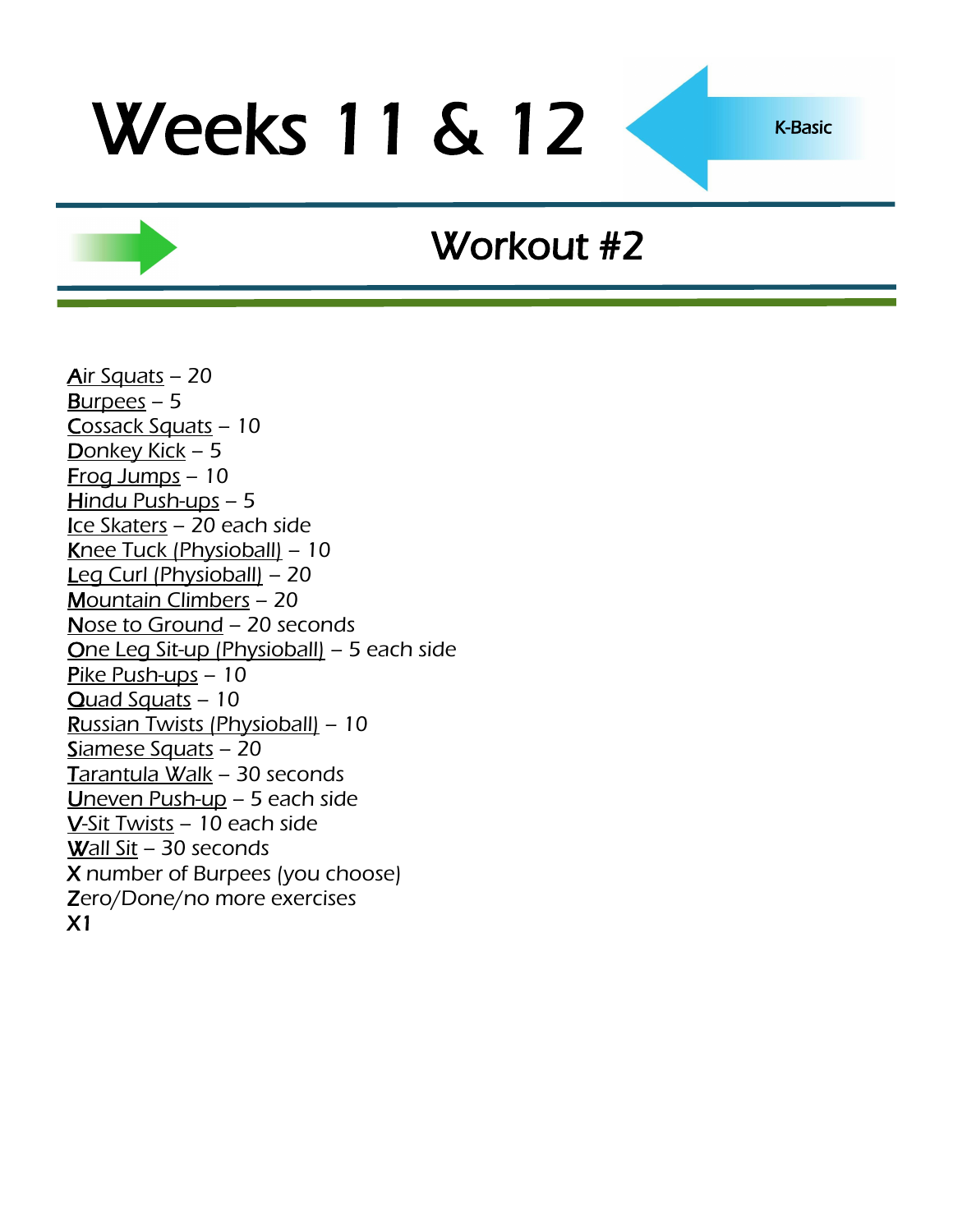## Workout #3

#### CIRCUIT #1

Do 10 [Brazilian Crunches a](http://www.youtube.com/watch?v=r6J94se3Bs4)fter each of the following exercises:

- 20 [Siamese Squats](http://www.youtube.com/watch?v=o3nHRWuxTf0)
- 10 each side [Split Squat Jumps](http://www.youtube.com/watch?v=CK7xI0wa04g)
- 20 [Row Boats](http://www.youtube.com/watch?v=BoI8gn3YRcQ)
- 30 seconds [Physioball Balance](http://www.youtube.com/watch?v=VTumhqtrDMY)
- X1

### CIRCUIT #2

### Do 10 [V-Sit Twists a](http://www.youtube.com/watch?v=f7bu0Tb5hUw)fter each of the following:

- 30 seconds [Stutter Steps](http://www.youtube.com/watch?v=Zx-mRiCVbOw)
- 20 each side [Side Lunge](http://www.youtube.com/watch?v=TzhEkzoTcZ4)
- 10 each side [Crab Crunch](http://www.youtube.com/watch?v=lSeFU1p38W4)
- 10 each side [Physioball Russian Twists](http://www.youtube.com/watch?v=8DdlxChLme4)
- X1

### CIRCUIT #3

#### Do 5 Push-ups after each of the following: 10 [Sprawls](http://www.youtube.com/watch?v=y0CcmNMeJV0&feature=related)

– each side – [Slaloms](http://www.youtube.com/watch?v=WfrB6n3la0Q) – each side – [Lunge Twists](http://www.youtube.com/watch?v=H0HLl6DnQ90) [Leg Raises](http://www.youtube.com/watch?v=gMo97vRBg5A) X1

### CIRCUIT #1

### Do 10 [Scissor Kicks a](http://www.youtube.com/watch?v=XyLTb8ZTh48)fter each of the following:

- 10 [Squat Jumps](http://www.youtube.com/watch?v=56vWSQaTbSo)
- 10 **[Quad Squats](http://www.youtube.com/watch?v=5Q5v3WaT-yY)**
- 30 seconds [Front Bridge](http://www.youtube.com/watch?v=nnLRHI757E4)
- 10 [Physioball Knee Tucks](http://www.youtube.com/watch?v=hr3yEf6d1Yc)
- X1